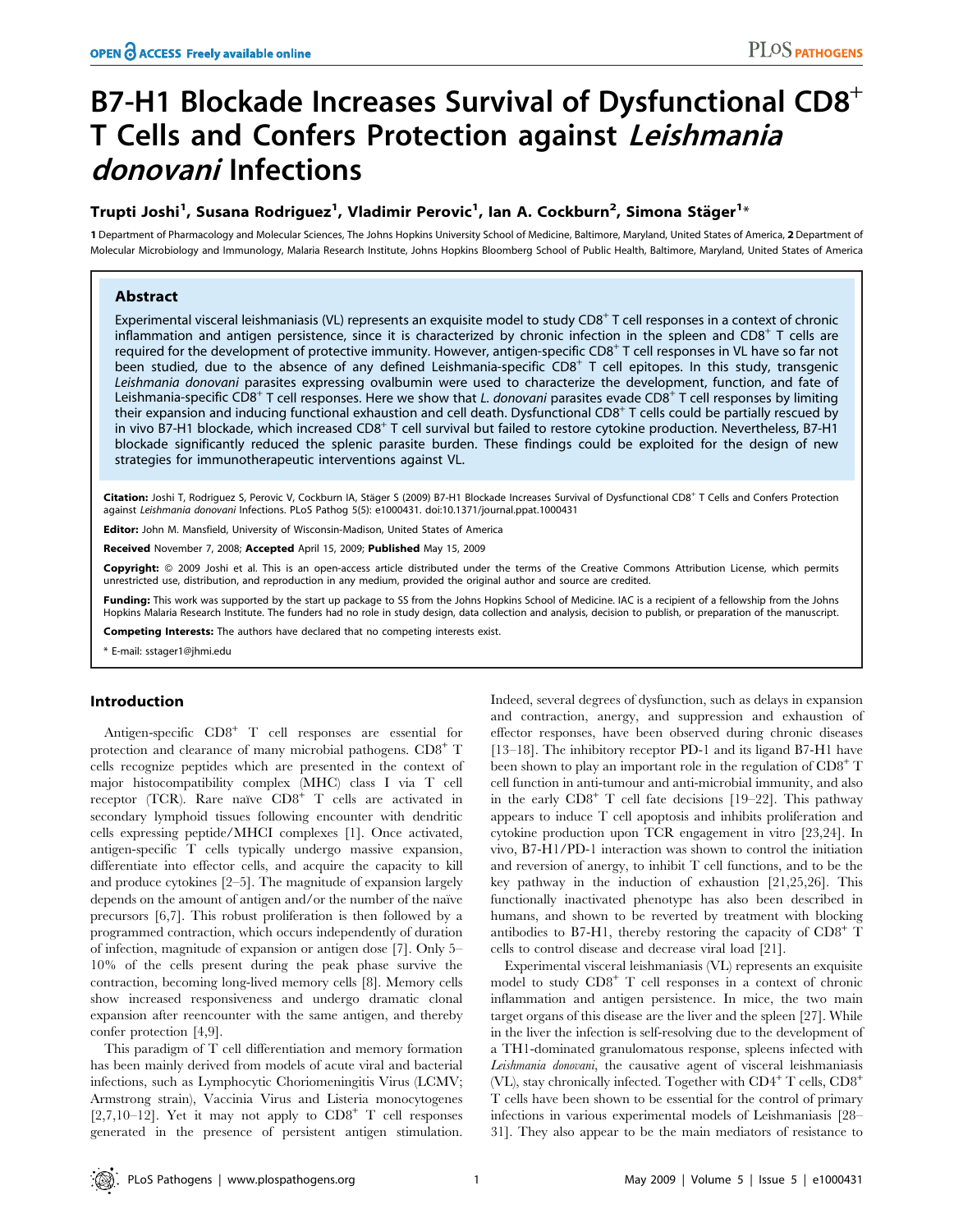#### Author Summary

The protozoan parasite Leishmania donovani is the cause of visceral leishmaniasis, a chronic disease that currently affects 12 million people worldwide. We are interested in understanding the immune mechanisms that can control infection. Preliminary studies suggested that  $CDS<sup>+</sup> T$  cells can kill parasites and limit disease; however, studying these important killer cells has been hindered, because we do not know what parasite molecules they recognize. To overcome this, we engineered parasites to express ovalbumin. Since many tools exist to track and measure immune cells targeted at ovalbumin, we can now track the specific CD8<sup>+</sup> T cell responses that develop upon infection with Leishmania. We found that Leishmania initially induced  $CDB<sup>+</sup>$  T cells to divide and produce molecules such as IFN-gamma that may help them to kill parasites. However, the  $CDS<sup>+</sup>$  T cells rapidly lost their effector function and died off as infection progressed. More encouragingly, though, we were able to recover some  $CDB<sup>+</sup>$  T cell function by blocking immune inhibitory molecules that are induced by parasite infection. The recovered T cells killed parasites and controlled infection. These results are important as they could be exploited for the design of new therapeutic vaccine strategies aimed at inducing protective  $CDS<sup>+</sup> T$  cells.

rechallenge and the major correlates of protection in vaccineinduced immunity against several Leishmania species [30,32–35]. However, the onset of these responses seems to be delayed: polyclonal CD8<sup>+</sup> T cell responses are only detectable 3–4 weeks into the infection in both  $L.$  major and  $L.$  donovani infected mice [29,30]. Due to a lack of knowledge of Leishmania-specific CD8<sup>+</sup> T cell epitopes, antigen-specific CD8<sup>+</sup> T cell responses in VL have thus far not been studied.

In this study, transgenic L. donovani parasites expressing ovalbumin [36] were used to characterize the development, function and fate of Leishmania-specific  $CD8<sup>+</sup>$  T cell responses during the course of infection. We show that  $L$ . donovani parasites evade CD8<sup>+</sup> T cell responses by limiting their expansion and inducing functional exhaustion and cell death.

# Results

# Expansion, duration, and contraction of OT-I CD8<sup>+</sup>T cell responses during Leishmania donovani infection

To determine the extent and significance of bystander activation and distinguish it from antigen-specific responses, we first compared the expansion of adoptively transferred OT-I CD8<sup>+</sup> T cells in mice infected with wild type (LV9) and Ovalbumintransgenic (PINK) Leishmania donovani parasites. In order to visualize and analyze OT-I CD8<sup>+</sup> T cell responses in LV9 infected mice, it was necessary to transfer  $10^5$  OT-I CD8<sup>+</sup> T cells per mouse. Although at day 4 after infection there were twice as many OT-I CD8<sup>+</sup> T cells in the spleen of LV9 infected compared to naive mice, these cells were 20 times fewer than those detected in PINK infected mice (Figure 1A), despite similar splenic parasite burdens (Figure S1). By day 14 the number of OT-I CD8<sup>+</sup> T cells in PINK infected mice was still 10 times higher then in LV9 infected mice, which had returned to baseline levels. At day 3 p.i., about 30% of the OT-I CD8<sup>+</sup> T cells in LV9 infected mice had undergone 3–4 rounds of division, downregulated CD62L and expressed high levels of CD44. The percentage of dividing and activated cells remained unchanged throughout the course of infection (data not shown). These data indicate that the

proliferative response of  $OT-I$   $CD8^+$  T cells observed following PINK infection results mainly from antigen-specific stimulation and expansion rather then bystander activation.

We next compared the onset, expansion and dynamic of adoptively transferred  $\text{OT-I}$   $\text{CD8}^+$  T cells in PINK infected mice to OT-I CD8<sup>+</sup> T cell responses induced after infection with recombinant Vaccinia Virus expressing SIINFEKL (rVV-SIIN-FEKL). Whereas L. donovani mounts chronic infections in the spleen (Figure 1B), by contrast, VV is an excellent model for acute viral infections and is mainly cleared by prototypic CD8<sup>+</sup> T cell response [10]. Adoptive transfer of  $10^4$  OT-I CD8<sup>+</sup> T cells in rVV-SIINFEKL infected mice, resulted in peak expansion at day 6, with  $9\times10^6$  OT-I CD8<sup>+</sup> T cells found on average in the spleen. The cells then underwent clonal contraction and by day 21 only about 7% of the cell numbers present during the peak phase were detected (Figure 1C). Following transfer of  $10^4$  OT-I CD8<sup>+</sup> T cells to PINK infected mice, maximum expansion was reached at day 9, and the expansion was 100–200 times lower compared to rVV-SIINFEKL infections. By day 14, the cell number was reduced by 70%. Similar numbers of OT-I CD8<sup>+</sup> T cells were found in the spleen until day 28 (on average  $1.4 \times 10^4$  –1.6  $10^4$  cells per spleen), after which time the number of OT-I  $CD8^+$  T cells further decreased, so that by day 41 only 50% of the cells had survived (Figure 1D).

#### OT-I CD8 T cells follow a biphasic activation pattern

We next characterized the phenotype of PINK induced OT-I CD8<sup>+</sup> T cell responses based on the expression of CD62L, CD127, CD44, CD122, and CD69, and compared it to OT-I  $CDS^+$  T cell responses induced by rVV-SIINFEKL. As shown in Figure 2A, about  $40-60\%$  of the OT-I CD8<sup>+</sup> T cells in mice infected with PINK acquired an effector phenotype by downregulating CD62L during the peak expansion, compared to 90% in rVV-SIINFEKL infected mice (Figure 2B). In the latter group, the majority of the cells remained CD62L<sup>lo/int</sup> and started to slowly upregulate CD62L only after day 14, suggesting that central memory cells were gradually generated. In contrast, in PINK infected mice 85% of the cells expressed high levels of CD62L at day 14, and at day 21, 92% of the OT-I  $CD8^+$  T- cells was  $CD62L^{\text{hi}}$ . Between day 21 and 28, cells started down regulating CD62L again and by day 37, 64% of the cells were  $CD62L^{\text{lo/int}}$ , thereby re-acquiring characteristics of an effector phenotype. A similar biphasic pattern of expression was observed with the IL-7R (Figure 2A, central panel). CD127 was down regulated early during the response (day 3–6), but by day 9 about 75% of the cells were  $CD127^+$ . After day 21, cells started down regulating CD127 again and by day 37, more then the half of the cells were CD127 negative. The timing of this shift in the phenotype of the OT-I CD8<sup>+</sup> T cells corresponds to the expansion in splenic parasite load (Figure 1B).

CD44 was upregulated from day 3 on (Figure S2A). The vast majority of the cells were CD44hi during the first 41 days of infection. Similarly, cells started upregulating CD122 at day 3 and remained CD122<sup>+</sup> until day 21 (Figure 2A). However, after day 21 about 50% of the cells had downregulated CD122. CD69 has been reported to be transiently expressed during T cell activation and differentiation following antigen-presentation by dendritic cells; however, this molecule has also been shown to be persistently expressed by human and murine T cells in a context of chronic inflammation [37]. CD69 was transiently expressed by all cells present in the spleen of rVV-SIINFEKL infected mice at day 2, while only  $3-9\%$  of the cells were  $CD69^+$  between day 6 and 21 (Figure 2C, right panel). In contrast, in PINK infected mice about  $40\%$  of the OT-I CD8<sup>+</sup> T cells expressed CD69 at day 3. This percentage slightly increased during the course of infection with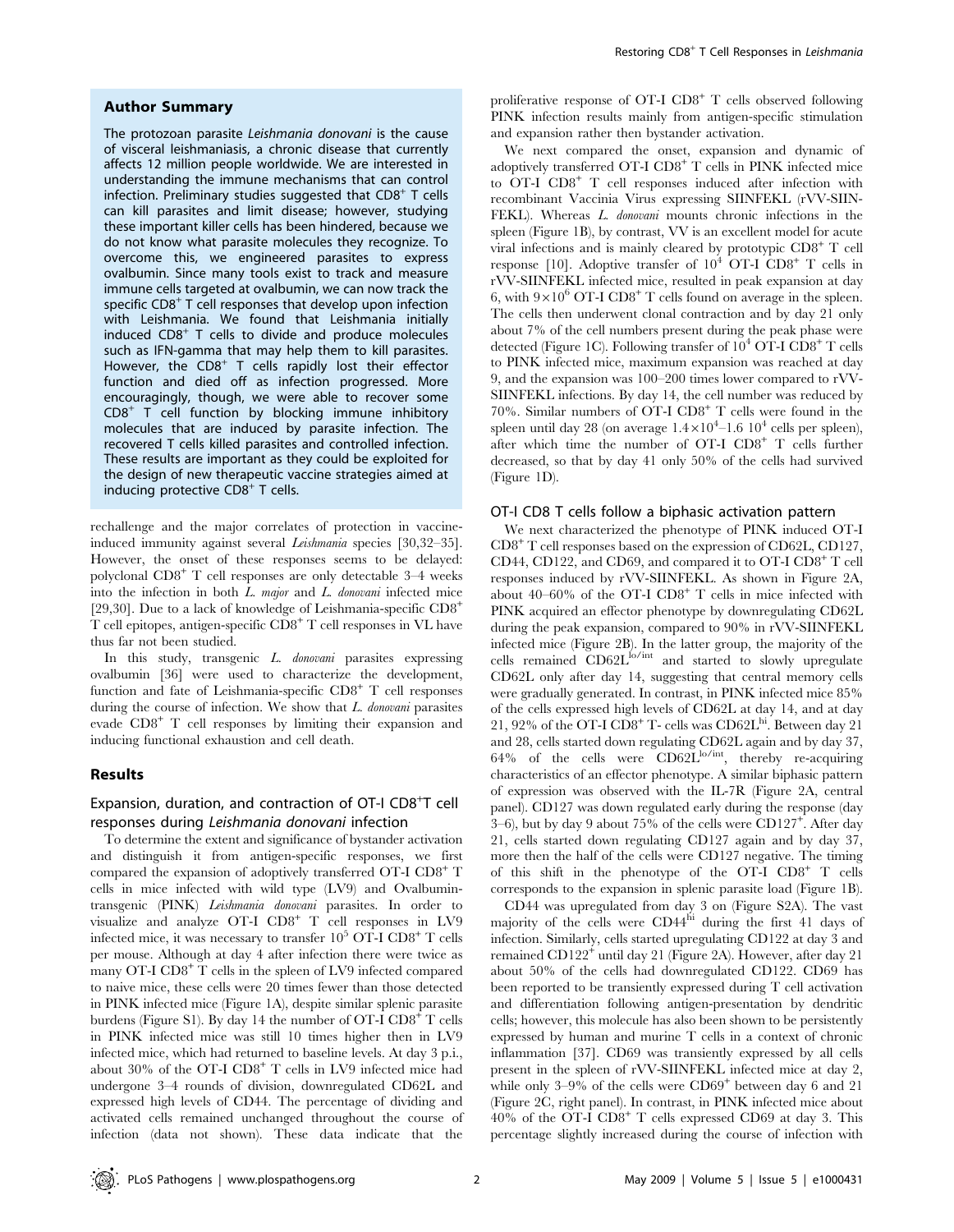

Figure 1. L. donovani induces limited expansion of CD8<sup>+</sup> T cell. (A) 10<sup>5</sup> OT-I CD8<sup>+</sup> T cells were adoptively transferred into congenic mice prior to infection with either wild type (LV9) or ovalbumin-transgenic (PINK) L. donovani amastigotes. Graph represents the average number±se of OT-I  $CD8^+$  T cells found in the spleen of each individual mouse during the course of infection. (B) Congenic mice received 10<sup>4</sup> OT-I CD8<sup>+</sup> T cells prior to infection with 2×10<sup>7</sup> PINK amastigotes. Graph represents the average number±se of parasites found in the spleen of each individual mouse. Parasite load was determined by limiting dilutions. (C) The same mice were sacrificed at different time points during infection and OT-I CD8<sup>+</sup> T cells present in the spleen were enumerated by gating on Ly5.2<sup>+</sup> CD8<sup>+</sup> cells. Graph represents the average number the of cells found in the spleen of each individual mouse during the first 41 days of infection. (D) Congenic mice were infected with rVV-SIINFEKL (10<sup>6</sup> PFU) i.v. the day after receiving 10<sup>4</sup> OT-I CD8<sup>+</sup> T cells. Graph represents the average number $\pm$ se of Ly5.2<sup>+</sup> CD8<sup>+</sup> cells found in the spleen of each individual mouse. All graphs show results representative of 2–3 independent experiments; for all experiments,  $n = 3$ . doi:10.1371/journal.ppat.1000431.g001

the exception of day 14, when only 20% of the cells were  $CD69^+$ (Figure 2C, left panel).

We also monitored the proliferation of  $OT-1$   $CD8^+$  T cells by assessing the CFSE dilution over the course of the infection (Figure S3). Between day 2 and 6 after infection, the cells had undergone several rounds of division, resulting in a complete dilution of the CFSE staining (Figure S3). All OT-I  $CDS^+$  T cells present in the spleen were  $CFSE^-$  until day 21. In mice infected with PINK, OT-I CD8<sup>+</sup> T cells had already undergone 4–5 rounds of division at day 3 (Figure S3A), with maximal CFSE dilution observed at day 6. Interestingly, CFSE dilution at day 6 was higher then at days 9, 14, 21, and 28, indicating that the cells present at these later time points had undergone fewer rounds of division then those present at day 6. One possible explanation is that effector cells present in the spleen at day 6 have migrated to the liver, the other site of infection. To test this hypothesis, we enumerated the

OT-I CD8<sup>+</sup> T cells present in the liver during the course of infection (Figure S3B). A maximum of 1500 cells was detected during peak expansion, suggesting that migration of effector cells to the liver was not responsible for the disappearance of these cells from the spleen. This suggests that effector cells that had expanded at day 6 had possibly died and were replaced by newly recruited and activated cells. Notably, these cells did not undergo more then 5–6 rounds of division, even during peak expansion.

Taken together, these results show that  $\text{OT-I } \text{CD}8^+ \text{ T }$  cells following PINK infection display a biphasic activation pattern. During the first 9 days of infection, before OT-I CD8<sup>+</sup> T cells undergo clonal contraction, they exhibit an effector phenotype; this activation results in limited expansion. After the first wave of activation, the majority of the cells that survived clonal contraction were  $CD62L<sup>hi</sup> CD44<sup>hi</sup> CD127<sup>+</sup> CD122<sup>+</sup>$  and  $KLRG1<sup>-</sup>$  (data not shown). This phenotype is similar to that displayed by central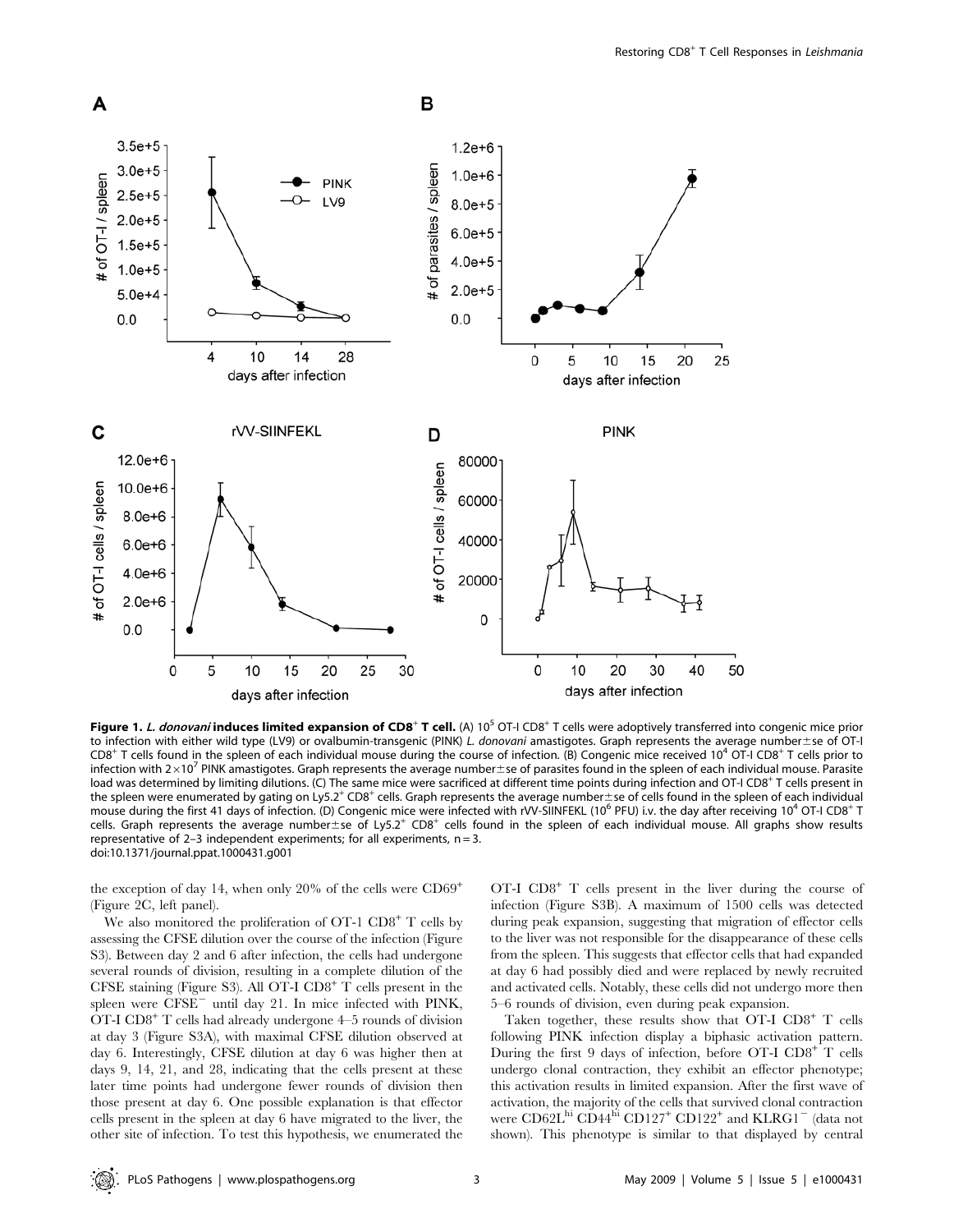

Figure 2. Phenotypic characterization of OT-I CD8<sup>+</sup> T cell responses in PINK vs. rVV-SIINFEKL infected mice. OT-I CD8<sup>+</sup> T cells were identified by gating on CD8<sup>+</sup> Ly5.2<sup>+</sup> cells. Modulation of cell surface markers in PINK (A) and rVV-SIINFEKL (B) infected mice. (A, B) The percentage of gated cells that expressed low/intermediate levels of CD62L is shown in the left panel; the middle panel indicates the percentage of OT-I CD8<sup>+</sup> T cells that had downregulated CD127; the right panel represents the percentage of OT-I CD8<sup>+</sup> T cells positive for CD122. (C) Modulation of CD69 expression in mice infected with PINK (left panel) and rVV-SIINFEKL (right panel). Data represent mean percentages ±se and is representative of 2 independent experiments,  $n = 3$ .

doi:10.1371/journal.ppat.1000431.g002

memory cells. By week 3 of infection, cells are reactivated, they downregulate CD62L and CD127, but this time they start loosing CD122 expression and their numbers begin to wane.

# Leishmania donovani induces mainly polyfunctional  $CDB^+$ T cells that show signs of exhaustion over the course of infection

Given the unique alternation of surface phenotype of OT-I  $CD8<sup>+</sup>$  T cell responses during *L. donovani* infections, we were intrigued to investigate the effector function of those cells. After a brief in vitro restimulation with the SIINFEKL peptide, cells were stained for INF $\gamma$ , IL-2, TNF $\alpha$ , Granzyme B, and CD107a. Surprisingly, L. donovani induced a very strong  $CD8<sup>+</sup>$  T cell effector response, characterized by a high percentage of cells producing cytokines, of which more then the half were coproducing multiple cytokines (Figure S4A and Figure 3, left panels). 70–90% of OT-I  $CD8<sup>+</sup>$  T cells expressed IFN $\gamma$  between day 3 and day 28pi in PINK infected mice (Figure 3A, left panel); 45–55% of those cells were concomitantly producing TNFa; and 18–22% were coproducing IL-2 (Figure S4A). These percentages were much greater then those observed following rVV-SIINFEKL infection (Figure 3, right panels). IL-10 was not detected at any time point during infection (data not shown).

In mice infected with rVV-SIINFEKL, we could observe a gradual increase over time in the percentage of polyfunctional cells and in the amount of IFN $\gamma$  produced per cell (Figure 3, right panels and Figure S4B). This was not the case in PINK infected mice, where  $CDB^+$  T cell responses became less functional after the first 3–4 weeks of infection. After day 28pi, most of the cells stopped producing IFN $\gamma$ , and those that did showed a decrease in the mean fluorescence intensity of the staining (Figure S4A). A similar loss of production was observed for TNFa (Figure 3B, left panel) and IL-2 (Figure 3C, left panel): cells secreting these cytokines became progressively less functional from day 14 on.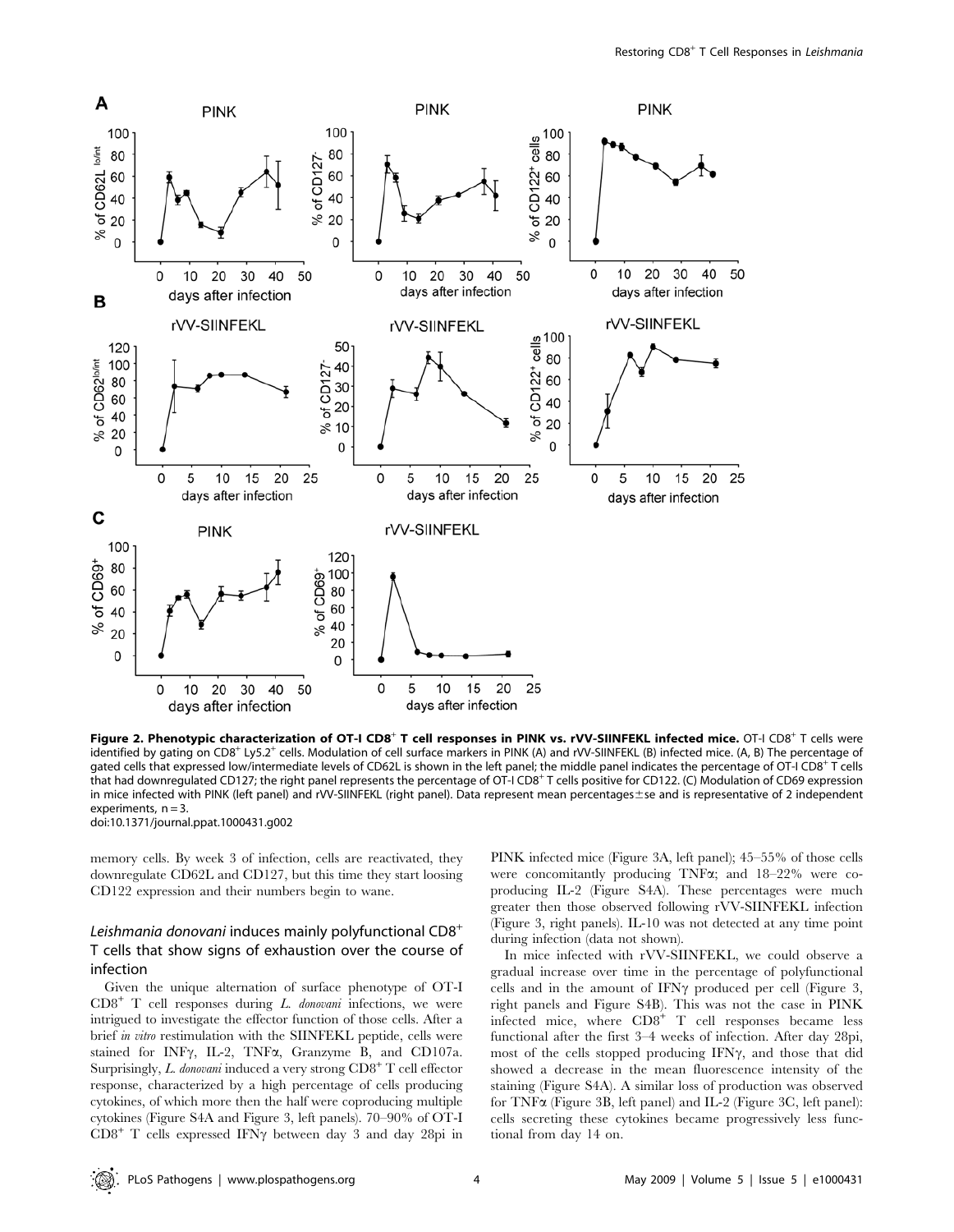

Figure 3. Functional characterization of OT-I  $CDS^+$  T cell responses in PINK vs. rVV-SIINFEKL infected mice. Splenocytes from PINK (left panels) and rVV-SIINFEKL (right panels) infected mice were restimulated in vitro for 4 h with SIINFEKL peptide and IFN $\gamma$ , TNF $\alpha$ , IL-2 and Granzyme B were assessed by ICS. Graphs represent the percentage of OT-I CD8<sup>+</sup> T cells producing IFN $\gamma$  (A), TNF $\alpha$  (B), IL-2 (C), and granzyme B (D). OT-I CD8<sup>+</sup> T cells were identified by gating on Ly5.2<sup>+</sup> cells for the triple ICS staining (IFN $\gamma$ , TNF $\alpha$ , and IL-2) and on CD8<sup>+</sup> Ly5.2<sup>+</sup> for the granzyme B staining. Data represent mean percentages  $\pm$  se, representative of 2 independent experiments, n = 3. doi:10.1371/journal.ppat.1000431.g003

In rVV-SIINFEKL infected mice, 40–60% of the OT-I CD8<sup>+</sup> T cells were positive for Granzyme B during the first 2 weeks of infection (Figure 3D). This percentage gradually decreased with the generation of memory cells (Figure 3D, right panel). In contrast, in PINK infected mice the cells displayed a biphasic production pattern: 28–48% of the cells stained positive for Granzyme B during the first 9 days of infection; between day 14 and day 21pi, only 1–2% of the cells were positive (notably, during this period cells display a central memory phenotype); and by day 28pi, cells had reacquired the capacity to produce Granzyme B. We next measured degranulation by cell surface modulation of CD107a (LAMP-1). A pattern of expression similar to that seen for Granzyme B was observed for CD107a (Figure S5).

Thus, following PINK infections OT-I CD8<sup>+</sup> T cells appear to become dysfunctional over time and express CD69<sup>+</sup>CD44<sup>hi</sup> CD62<sup>lo/int</sup>CD122 <sup>lo/neg</sup>, however, they maintained degranulation and cytotoxic capacity. These characteristics are very similar to those described for exhausted cells [12,38]. Interestingly, functional exhaustion of OT-I CD8<sup>+</sup> T cell was not observed in the liver. In this organ, OT-I CD8<sup>+</sup> T cells were still producing high levels of IFN $\gamma$  even at day 41pi (data not shown), suggesting that there might be an organ-specific regulation of  $CDB^+$  T cell responses and that exhaustion is most likely the consequence of the suppressive splenic environment.

# Ex vivo DCs from infected mice induce a weak proliferation of OT-I  $CDS<sup>+</sup>$  T cells

In order to understand this biphasic activation pattern, we decided to asses whether the antigen presenting capacity of splenic DC changes during the course of infection. An in vitro proliferation assay using conventional splenic  $CD11c^{\text{hi}}$  DC purified from infected mice was carried out at different time points of infection. DCs were coincubated with labelled naïve OT-I  $CDB^+$  T cells for 72 h at 37°C. T cell proliferation was used as a read out for antigen presentation. Maximal proliferation was observed at day 6 after infection: at this time point on average 11.8% of OT-I CD8<sup>+</sup> T cells had undergone cell division (Figure 4B). In contrast, DC purified at day 9, 14 and 21 induced a poor proliferation of OT-I  $CD8^+$  T cells  $(2-3.7\%)$ . Their capacity to present antigen increased then again at day 28 (Figure 4B). However, it is important to note that chronic L. donovani infections result in splenomegaly. Spleens start to visibly enlarge between day 14 and day 21. As the percentage of DC in the spleen remains the same that means that the capacity of DC to present antigen on a population level at day 21 and 28 is greater then appears from our proliferation assay. Thus it appears that, despite the constant presence of the parasite, antigen presentation by DC during the course of infection follows a biphasic pattern, with peaks at day 6 and day 28pi.

# Conventional CD11chi DC increasingly express B7-H1 during the course of infection

As adoptively transferred OT-I  $CD8^+$  T cells appeared to acquire characteristics of an exhausted phenotype during chronic infection, we proceeded to examine the B7-H1 expression on dendritic cells from the spleen of infected mice. Conventional  $CD11c<sup>hi</sup>$  dendritic cells significantly and increasingly upregulated B7-H1 during the course of infection (Figure 5A). This upregulation was concomitant with increased PD-1 expression by OT-I  $CD8<sup>+</sup>$  T cells (Figure 5B). These data suggest the potential involvement of the PD-1/B7-H1 pathway in the induction of  $CD8<sup>+</sup>$  T cell exhaustion observed in the spleen of chronically infected mice.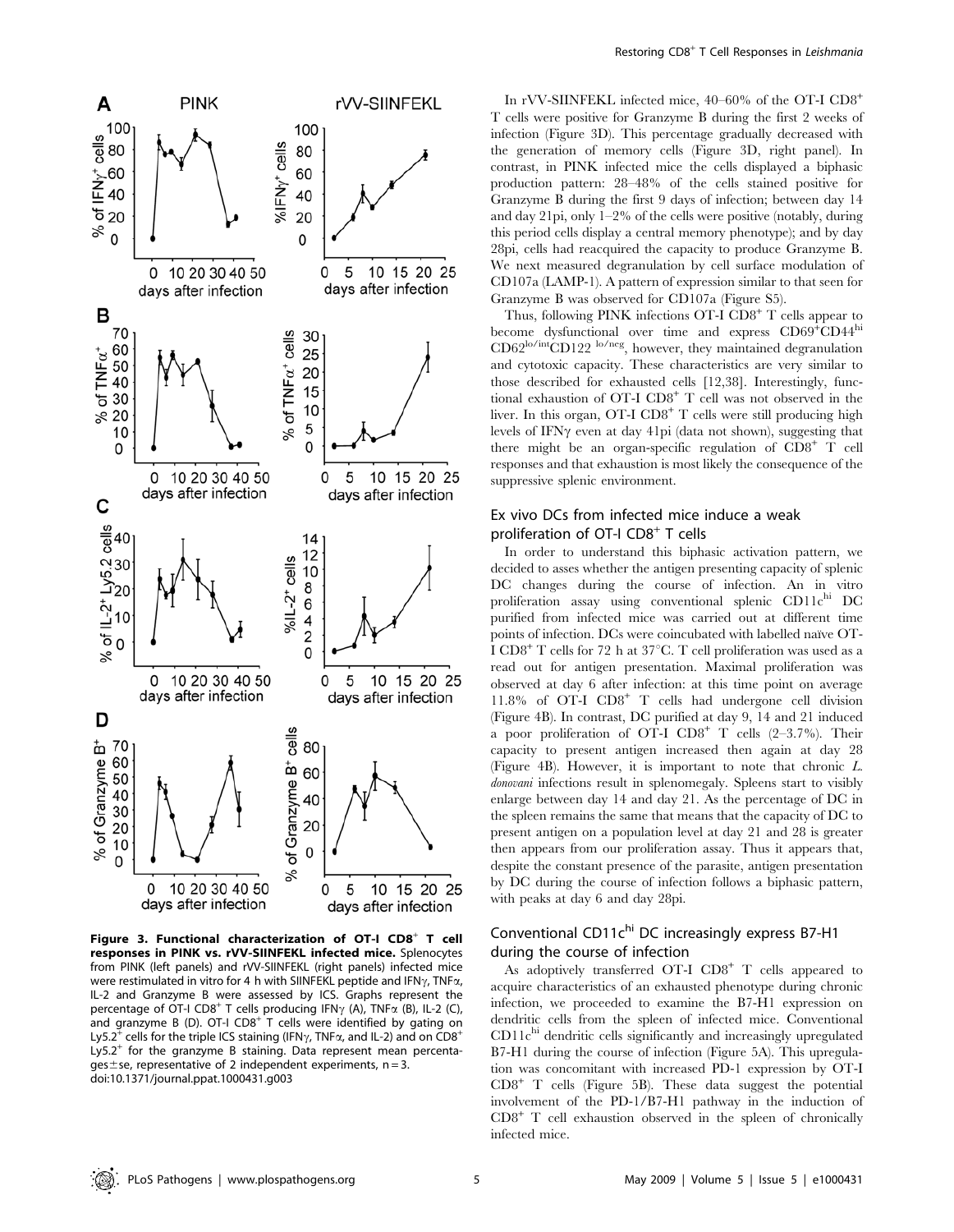

Figure 4. Antigen-presenting capacity of DC purified from PINK infected mice. On various days after infection, MACS enriched CD11c<sup>hi</sup> DC were coincubated with naïve OT-I CD8+ T cells labelled with PKH26. Proliferation of OT-I cells was assessed after 72 h. (A) Representative histograms for several time points of infection are shown. (B) Graph represents the average percentage of proliferation during the course of infection and is representative of 2 independent experiments. For each time point, the percentage background proliferation was calculated after incubating OT-I  $CD8<sup>+</sup>$  T cells with naı̈ve DC and was subsequently subtracted from each value. doi:10.1371/journal.ppat.1000431.g004

We also investigated the expression of the costimulatory molecules CD40, CD86 and CD80. CD40 and CD86 were increasingly expressed during the course of infection (data not shown); in contrast, CD80 failed to be upregulated (Figure 5A).

# In vivo blockade of B7-H1 rescues OT-I CD8<sup>+</sup> T cells from cell death and reduces splenic parasite burden

To asses whether the PD-1/B7-H1 pathway was involved in the inhibition of cytokine production and/or cell death of adoptively transferred OT-I CD8<sup>+</sup> T cells, we treated chronically infected mice with anti- B7-H1 blocking antibodies. Treatment started at day 15, when the expression of B7-H1 began to increase; T cell responses and parasite load were monitored. The B7-H1 blockade prevented the dramatic reduction in cell numbers that was observed in untreated mice (Figure 6A). The analysis of cell surface markers of  $OT-I$   $CD8<sup>+</sup>$  T cells in treated versus isotype control group revealed that cells expressing low/intermediate levels of CD62L may be surviving better in treated mice compared to the isotype control group (Figure S6A). In order to investigate whether the PD-1/B7-H1 pathway could be involved in inhibiting the activation of newly migrated naïve OT-I  $CDS^+$  T cells in the spleen during chronic infection, we tested the capacity of ex-vivo purified dendritic cells to induce proliferation of naïve OT-I  $\mathrm{CD8}^+$ T cells in vitro in the presence or absence of the anti-B7-H1 antibody. B7-H1 blockade did not increase the proliferation of OT-I CD8<sup>+</sup> T cells (Figure 6B). Taken together, these results imply that the PD-1/B7-H1 pathway could be either involved in the inhibition of the proliferative capacity or in the induction of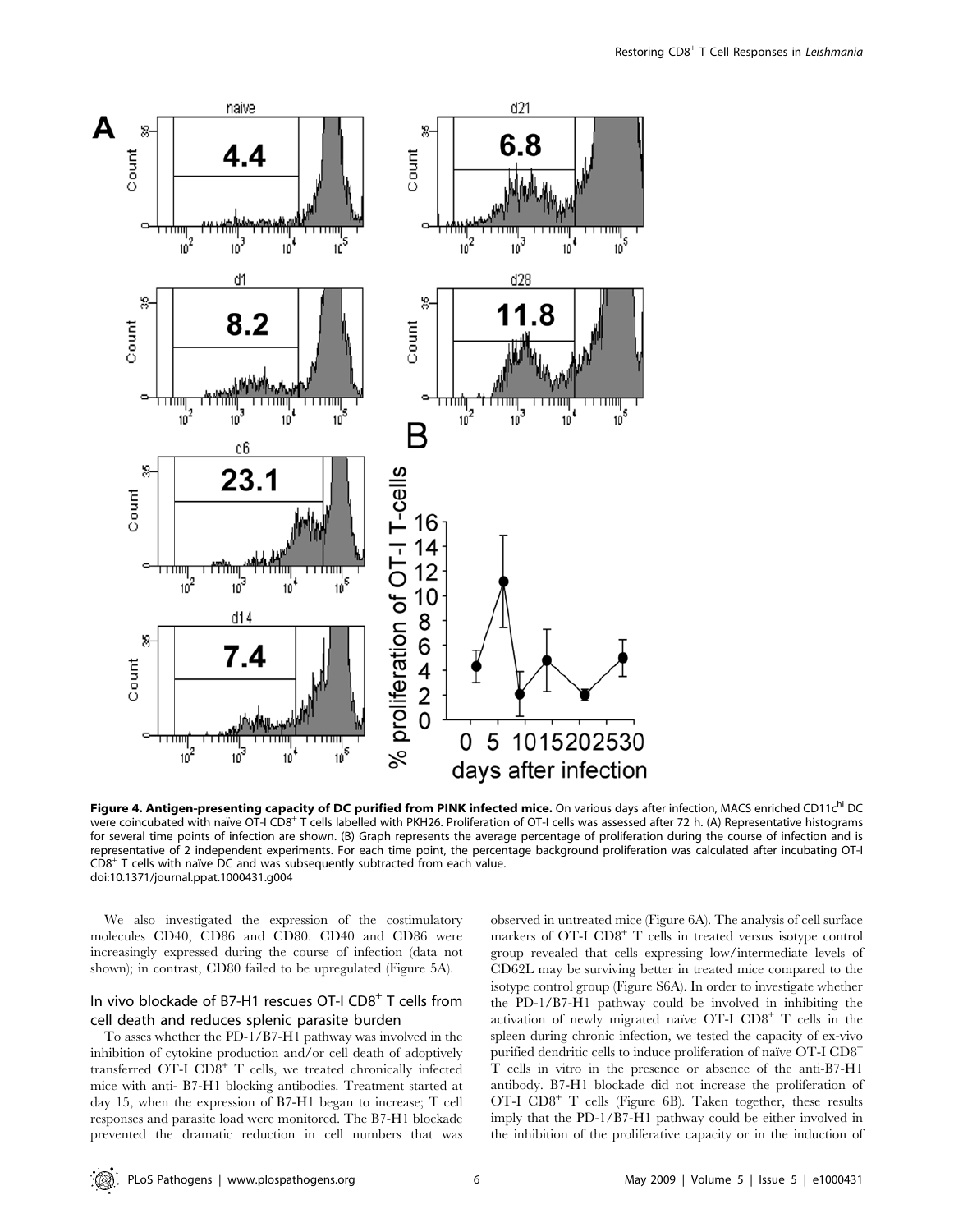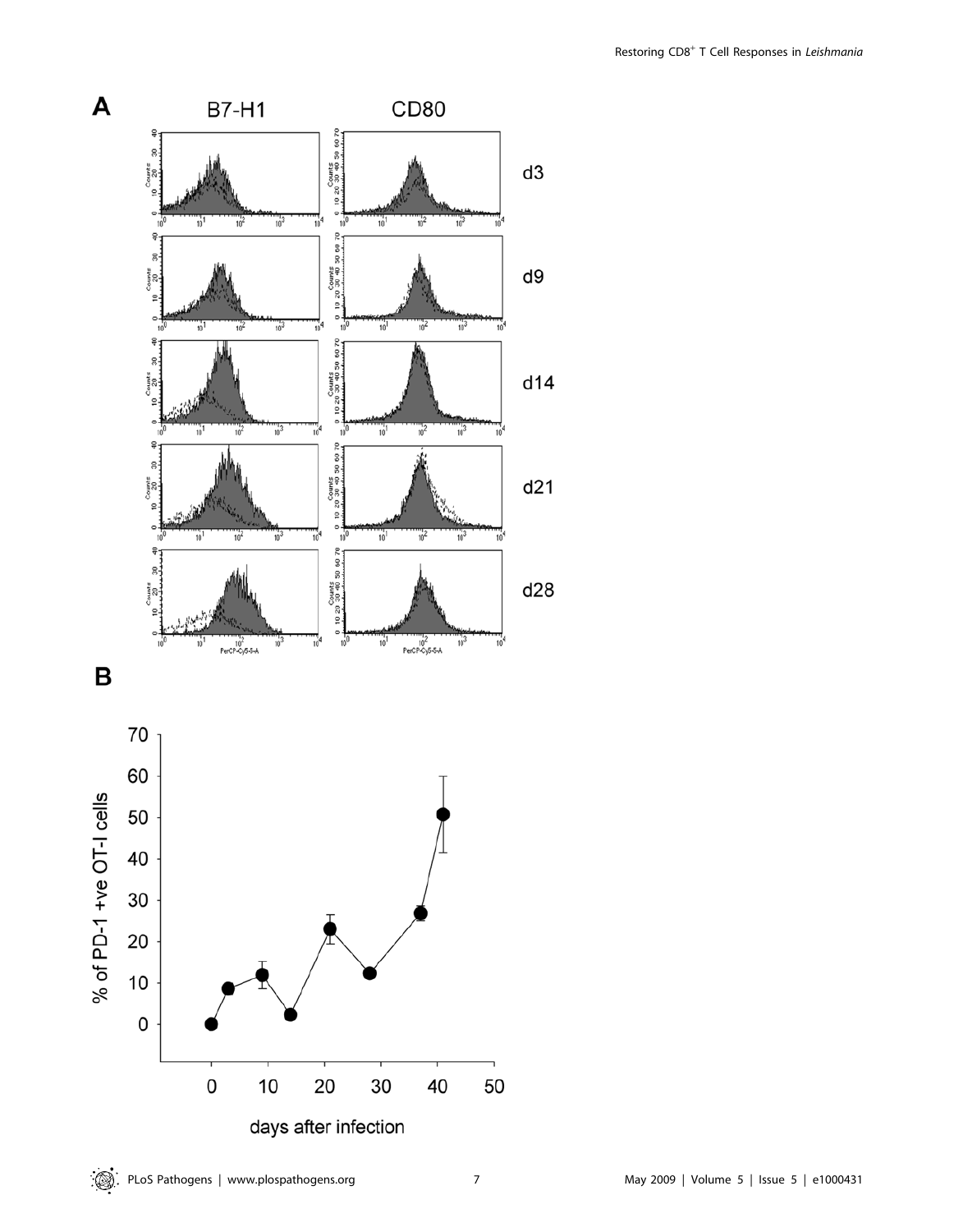Figure 5. CD11c<sup>hi</sup> splenic DC upregulate B7-H1 during L. donovani infection. (A) B7-H1 (left panels) and CD80 (right panels) expression on CD11c<sup>hi</sup> splenic DC was assessed on various days after infection. Cells were gated on MHCII<sup>hi</sup> CD11c<sup>hi</sup>. Dotted lines represent isotyope controls. (B) OT-I CD8<sup>+</sup> T cells in the spleen of PINK infected mice were identified by gating on Ly5.2<sup>+</sup> CD8<sup>+</sup> cells and PD-I expression was assessed at indicated times p.i.. Graph represents mean percentages et of PD-1 positive cells and show results of 1 of 3 independent experiments,  $n = 3$ . doi:10.1371/journal.ppat.1000431.g005

cell death of effector  $CD8<sup>+</sup>$  T cells. Further investigations are needed in order to clarify this mechanism of action.

Surprisingly, the in vivo blockade only partially restored cytokine production. In fact, IFN $\gamma$  production was only transiently restored, but  $\overline{OT-I}$   $\overline{CD8}^+$  T cells were still increasingly loosing their capacity to produce IL-2 and TNF $\alpha$  (Figure S6B). No differences were observed in the percentage of cells positive for Granzyme B or in the mean fluorescence intensity of the granzyme B staining.

Despite this functional impairment, mice treated with anti-B7- H1 antibodies were able to control parasite growth, with the splenic parasite burden reduced by 70% at day 21, 85% at day 28, and 87% at day 35 (Figure 6C). These results demonstrate that the PD-1/B7-H1 pathway plays a very important role in the suppression of  $CD8<sup>+</sup>$  T cell responses during chronic L. donovani infections.

We next assessed whether B7-H1 blockade would confer protection against infection with the L. donovani wild type strain LV9 in a non-transgenic model. We therefore treated C57BL/6 mice chronically infected with LV9 with the anti B7-H1 antibody as previously described and monitored the parasite burden at day 21, 28 and 35 after infection (Figure 6D). B7-H1 blockade



Figure 6. B7-H1 blockade induces protective immunity against L. donovani. (A, C) Congenic mice received  $10^4$  OT-I CD8<sup>+</sup> T cells prior to infection with  $2\times10^7$  PINK amastigotes. From day 15 pi on mice were treated biweekly with anti-B7-H1 antibodies. Animals were sacrificed at indicated times pi. (A) OT-I CD8<sup>+</sup> T cells were identified by gating CD8<sup>+</sup> Ly5.2<sup>+</sup> cells. Graph represents the average numbers of cells per spleen at different time points of infection. (C) Graph represents the splenic parasite burden expressed as Leishman Donovan Units (LDU). All data represent mean±se of one of 2 independent experiments, n = 3. (B) On various days after infection, MACS enriched CD11c<sup>hi</sup> DC were coincubated with naïve OT-I CD8<sup>+</sup> T cells labelled with PKH26 in the presence of either 10 µg/ml anti-B7-H1 or an isotype control antibody. Proliferation of OT-I cells was assessed after 72 h. Graph represents the average percentage of proliferation during the course of infection. For each time point, the percentage background proliferation was calculated after incubating OT-I CD8<sup>+</sup> T cells with naïve DC and was subsequently subtracted from each value. For this experiment, n = 5. (D) C57BL/6 mice were infected with  $2\times10^7$  LV9 amastigotes and treated biweekly from day 15 pi on with anti-B7-H1 antibodies. Mice were sacrificed at indicated time after infection. Graph represents the splenic parasite burden expressed as LDU. All data represent mean±se of one experiment,  $n = 5$ .

doi:10.1371/journal.ppat.1000431.g006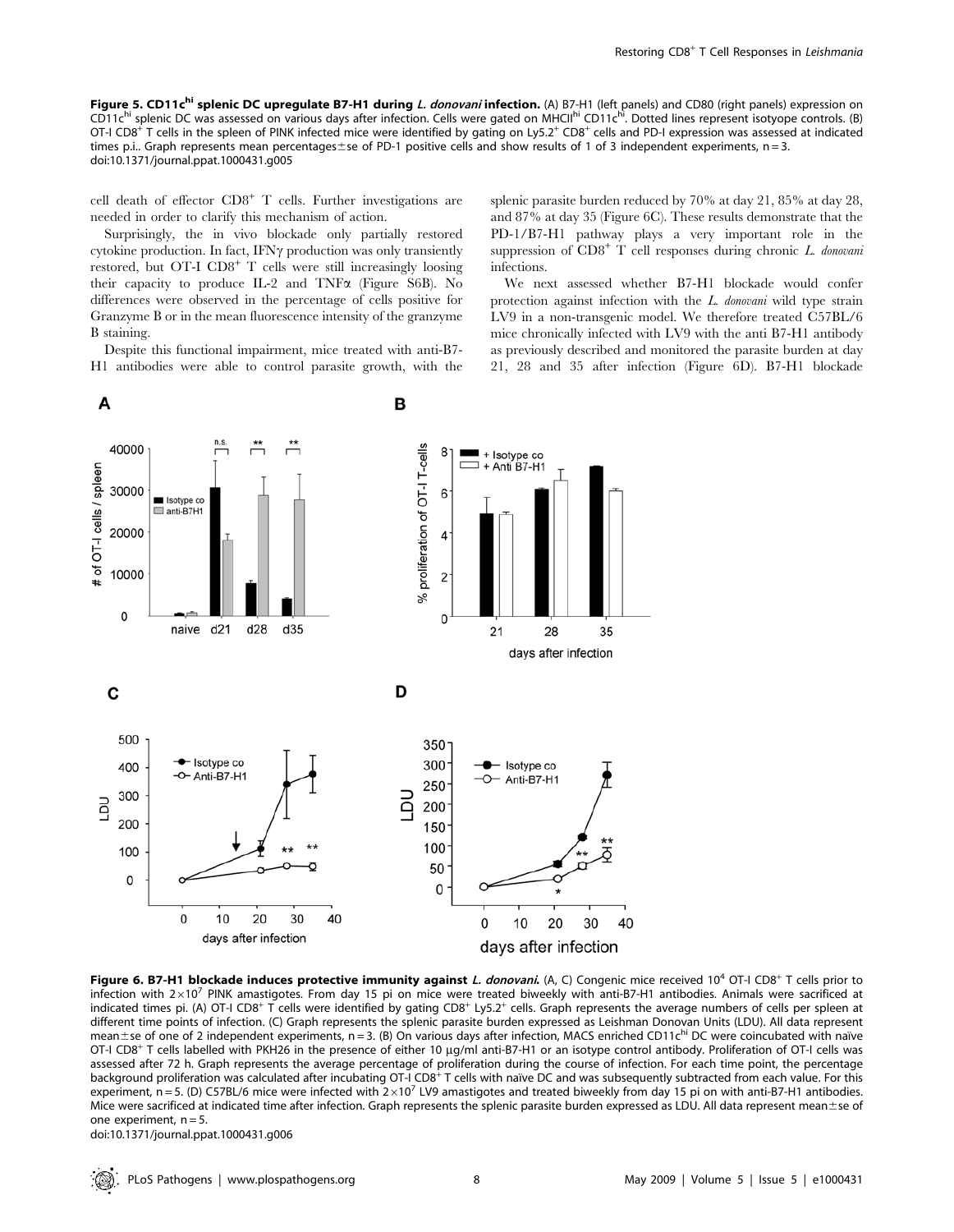significantly reduced the splenic parasite burden at day 21 (65% reduction), 28 (57.5%), and 35 (71.4%), suggesting that endogenous CD8<sup>+</sup> T cell responses were most likely rescued by the blockade. Interestingly, B7-H1 blockade also conferred protection in the liver, but only at day 21 (53.2% reduction in the parasite burden) and 28 (48.8% reduction), and was ineffective at day 35, when parasite growth in this organ was under control and infection had already significantly decreased (Figure S6C).

# Superinfection at a distant site with rVV-SIINFEKL restores OT-I CD8<sup>+</sup> T cells responses and reduces parasite burden

To determine whether  $CD8<sup>+</sup>$  T cells were the main mediators of protection following B7-H1 blockade, we induced OT-I CD8<sup>+</sup> T cell responses by superinfecting chronically infected mice with rVV-SIINFEKL at a distant site. Mice were challenged subcutaneously at day 32 pi with wild type vaccinia virus (VV) or rVV-SIINFEKL, and euthanized 2, 6, and 9 days later. As expected, rVV-SIINFEKL induced a strong proliferation of OT-I CD8<sup>+</sup> T cells (Figure 7A and Figure S7), whose numbers increased about 40-fold compared to the unchallenged, PINK infected group.

Challenge with rVV-SIINFEKL not only induced a proliferative response of OT-I CD8<sup>+</sup> T cells, but also restored cytokine production (Figure 7C and 7D). Infection with VV did not have any effect on either proliferation or cytokine production, suggesting that the  $OT-I$   $CD8^+$  T cell response was strictly antigen-specific.

We next compared the splenic parasite burden of mice infected with PINK to that of mice superinfected with VV or rVV-SIINFEKL (Figure 7B). Challenging mice with wild type VV did not alter the course of infection in the spleen. In contrast, infection with rVV-SIINFEKL reduced the parasite burden by 80%. This suggests that reviving  $CDB^+$  T cell responses during chronic L. donovani infections could be a successful strategy for immunotherapeutic interventions.

#### **Discussion**

Our main findings demonstrate that L. donovani is able to evade the attack from  $CD8<sup>+</sup>$  T cells by suppressing their expansion and effector function. The data show that despite the constant presence of parasites in the spleen,  $CD8<sup>+</sup>$  T cells responses exhibited a



Figure 7. Superinfection with rVV-SIINFEKL, but not with VV, reduces parasite load.  $10^4$  OT-I CD8<sup>+</sup> T cells were adoptively transferred into congenic mice, which were subsequently infected with PINK parasites. At day 32 pi, mice were either untreated or challenged s.c. with VV and/or rVV-SIINFEKL. Mice were sacrificed at indicated times pi. (A) OT-I CD8<sup>+</sup> T cells present in the spleen were enumerated by gating on Ly5.2<sup>+</sup> CD8<sup>+</sup> cells. Graph represents the average number±se of cells found in the spleen of each individual mouse at day 2, 6, and 9 after challenge. (B) The splenic parasite burden expressed as Leishman Donovan Units (LDU) is shown. (C) Splenocytes from the 3 groups of infected mice were restimulated in vitro for 4 h with the SIINFEKL peptide and IFN<sub>Y</sub> and TNF were assessed by ICS. Graphs represent the percentage of OT-I CD8<sup>+</sup> T cells producing IFN<sub>Y</sub> (left panel) and TNF $\alpha$  (right panel). All data represent mean±se, n = 3. (D) Representative plots for the ICS with IFN $\gamma$  and TNF $\alpha$  at day 6 and 9 after superinfection. All data are representative of  $2-3$  experiments;  $n = 3$ . doi:10.1371/journal.ppat.1000431.g007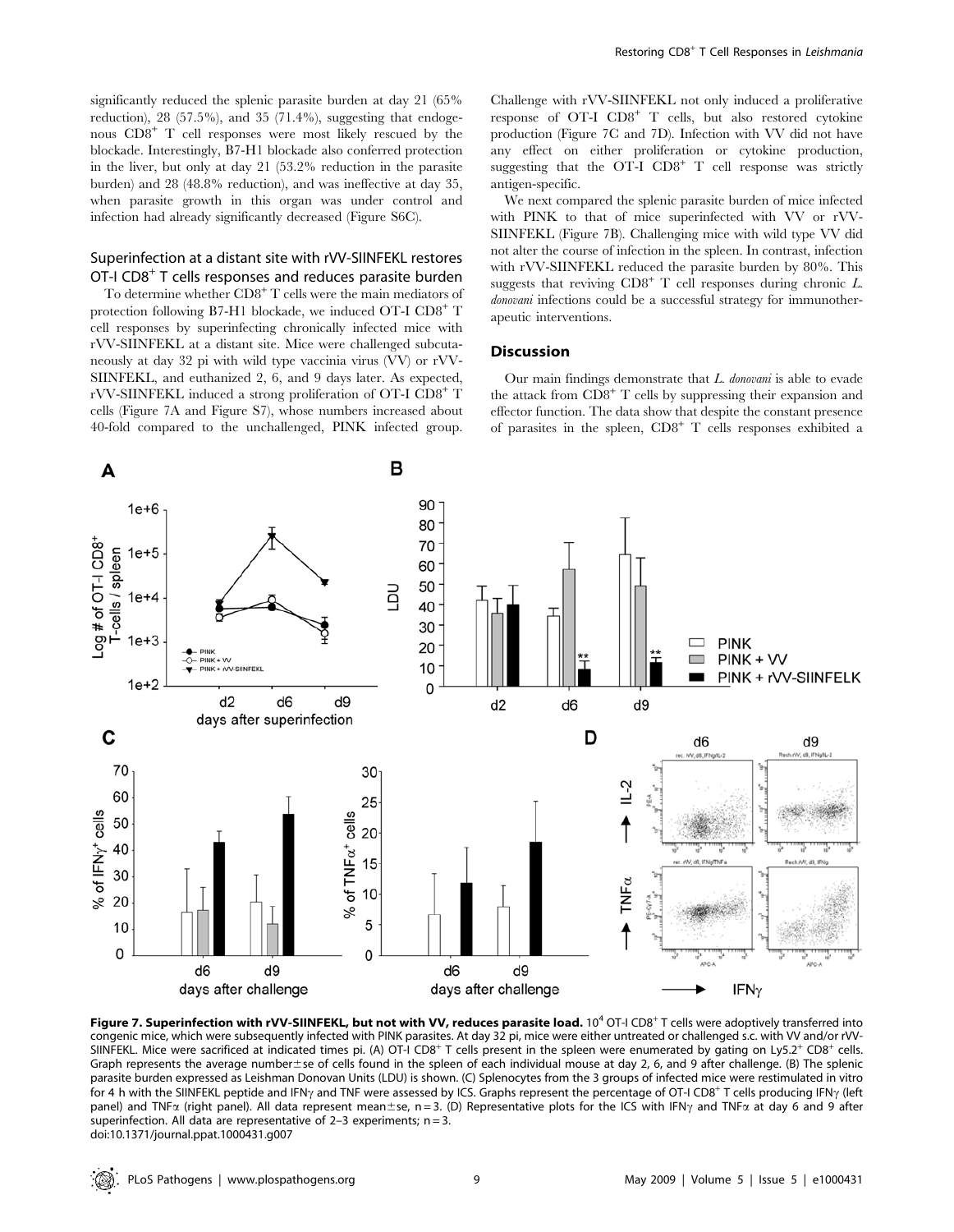biphasic activation pattern. The first wave of activation led to limited expansion. The second wave resulted in cell death and exhaustion of CD8<sup>+</sup> T cells. B7-H1 blockade rescued CD8<sup>+</sup> T cell responses from cell death, but failed to completely restore cytokine production. In spite of this, the parasite burden was considerably reduced after treatment, suggesting that maintenance of effector  $CD8<sup>+</sup>$  T cell responses is crucial for the control of L. donovani infections in the spleen.

The adoptive transfer experiments demonstrate for the first time that L. donovani induces  $CDB^+$  T cell responses early during infection. We were able to visualize this early response only because we transferred  $10^4$  OT-I CD8<sup>+</sup> T cells. Physiologically, the number of naturally occurring naïve precursors for a determined epitope is estimated to range between 50 and 1000 cells per mouse [6,39–42]. However, due to the limited expansion capacity of  $CDB^+$  T cells in this model, transfer of such a low number of cells did not allow us to perform an accurate analysis of endogenous  $CD8<sup>+</sup>$  T cell responses. This might explain why in previous studies the onset of polyclonal responses has been reported to be substantially delayed and could only be detected, mainly in the liver, after 3–4 weeks of infection [30].

Although we transferred the same number of cells with the same epitope specificity,  $\text{OT-I}$   $\text{CD8}^+$  T cells increased in numbers by only 5 fold in Leishmania infected mice, compared to 900 fold in mice infected with rVV-SIINFEKL. In other infection models, expansions up to 50,000-fold were observed [2,5,39,40,43], suggesting that Leishmania induces a very poor  $CDB^+$  T cell expansion. When we assessed the antigen-presenting capacity of DC purified from infected animals, we found that even during the early stages of infection, DC were capable of inducing only a weak proliferative response of naïve OT-I  $CD8^+$  T cells. This is not surprising, since processing of Leishmania antigens for MHCI presentation has been shown to be TAP-and proteosomeindependent [44], a pathway that is much less efficient then the conventional ER-based, TAP-dependent pathway for Class I presentation. We also noted that  $\overline{OT-I}$  CD8<sup>+</sup> T cells present in the spleen at day 9 p.i. had undergone fewer rounds of division then those detected at day 6 p.i., implying that between day 6 and 9 effector cells had died and were replaced with newly activated  $CD8<sup>+</sup>$  T cells. This suggests that expansion could also be limited by cell death of effector cells. We also cannot rule out the possibility of defective recruitment of  $CD8<sup>+</sup>$  T cells into the spleen. Leishmania infections are known to interfere with chemokine expression [45–47], including CCL3 [48], a chemokine that was recently shown to be involved in guiding  $CDB^+$  T cells to sites of CD4<sup>+</sup> T cell-dendritic cell interaction [49]. Hence, the limited expansion of OT-I  $CD8^+$  T cells in L. donovani infected mice might be due to a combination of several factors, including low antigen load, poor recruitment of CD8<sup>+</sup> T cells and/or increased cell death of effector cells. Mechanisms responsible for this poor expansion are currently under investigation.

In agreement with the previous literature, OT-I CD8<sup>+</sup> T cell expansion was followed by contraction at day 14 despite antigen persistence [7]. This contraction was much steeper then in rVV-SIINFEKL infected mice, suggesting that cells were dying more rapidly. One of the most striking findings was that about 80% of the cells that had survived contraction showed a central memorylike phenotype, by expressing  $C\text{D}62L^{\text{hi}}$ ,  $C\text{D}44^{\text{hi}}$ ,  $C\text{D}127^+$ , CD122<sup>+</sup>, CD69<sup>-</sup>. These cells produced high amounts of IFN $\gamma$ upon restimulation and the majority were polyfunctional. Additionally, they did not produce Granzyme B. The remaining 20% displayed an effector phenotype  $(CD62L^{lo}, CD127^{-})$ , suggesting that effector memory cells were not generated. A similar population of central memory-like cells has been recently

observed in mice infected with Trypanosoma cruzi [50]. Despite being capable of antigen-independent survival, this population was shown to be maintained for over a year in the presence of antigen persistence. A recent report suggested a crucial role of T-bet as a molecular switch between central- and effector memory cells [51,52]. T-bet deficiency was shown to enhance generation of central memory cells. As T-bet is also involved in the induction of enhanced CD122 expression [53], and CD122 expression by OT- $I$  CD8<sup>+</sup> T cells is gradually decreased during the course of VL, it is possible that this molecule might not be properly induced in Leishmania-specific CD8<sup>+</sup> T cells.

Another interesting observation was the biphasic activation pattern of OT-I CD8<sup>+</sup> T cells, which reflects the variation in the capacity of DC to present antigen during the course of infection. This biphasic pattern can be in part explained by the biology of the Leishmania infections. These protozoan parasites are obligate intracellular pathogens that preferentially reside in macrophages, but they can also be found in other cell types [54,55], including DC [56]. During the first wave of expansion, the majority of the cells capable of cross-presenting Leishmania antigen via MHCI is most likely killed by CTLs so that at the end of contraction very few DC presenting antigen survive and most of the parasites reside in cells that are unable to cross-present antigen. For the second wave of expansion, parasites will have first to be released from those cells in order to be phagocytosed by DC and then killed and processed for antigen presentation to  $CD8<sup>+</sup>$  T cells. This explains why between d14 and d21 p.i. DC showed a very poor antigen presenting capacity. However, the amount of antigen presented during this period, although little, could still be enough to restimulate a memory response. Thus, OT-I CD8<sup>+</sup> T cell responses might be already impaired at this early stage of infection. Indeed, the second wave of activation did not result in expansion, but in functional exhaustion and cell death of the OT-I  $CD8<sup>+</sup>$  T cells.

This dysfunctional response could be a consequence of an intrinsic problem following defective priming and/or could result from a suppressive splenic environment. Although we can not rule out that  $\text{OT-I}$   $\text{CD8}^+$  T cell responses in L. donovani infected mice might also have some intrinsic defects, our data support the second scenario. Indeed conventional CD11chi splenic DC seemed to increasingly express the inhibitory molecule B7-H1 and failed to upregulate the costimulatory molecule CD80. B7-H1 is constitutively expressed on subsets of macrophages, B-cells and thymocytes, and can be induced on dendritic cells, endothelial and epithelial cells [19,57]. Upregulation of B7-H1 on DC has been observed during several chronic infections and in a wide range of tumors [20,26,58,59]. Our results show that in vivo blockade of B7-H1 during chronic L. donovani infection increased the survival of OT-I CD8<sup>+</sup> T cells. B7-H1 is thought to inhibit T cell proliferation and cytokine production by ligation with the PD-1 receptor [23]. Through ligation with a yet unknown receptor, B7- H1 can also induce programmed cell death of effector T cells [60]. Increased survival of OT-I CD8<sup>+</sup> T cells after B7-H1 blockade could therefore result from restoration of the proliferative capacity or inhibition of induced cell death of effector CD8<sup>+</sup> T cells.

In contrast to what has been recently reported in the literature [21,26], in vivo blockade of B7-H1 during chronic VL did not completely restore the functional capacity of exhausted OT-I CD8<sup>+</sup> T cells. This suggests that suppression of cytokine production by  $CDB^+$  T cells during L. donovani infection might be induced by mechanisms other than through the B7-H1/PD-1 pathway. A recent report has demonstrated a synergistic effect between TGF $\beta$  and the B7-H1/PD-1 axis in suppressing CD8<sup>+</sup> T cell responses [61]. As  $TGF\beta$  does not seem to play an important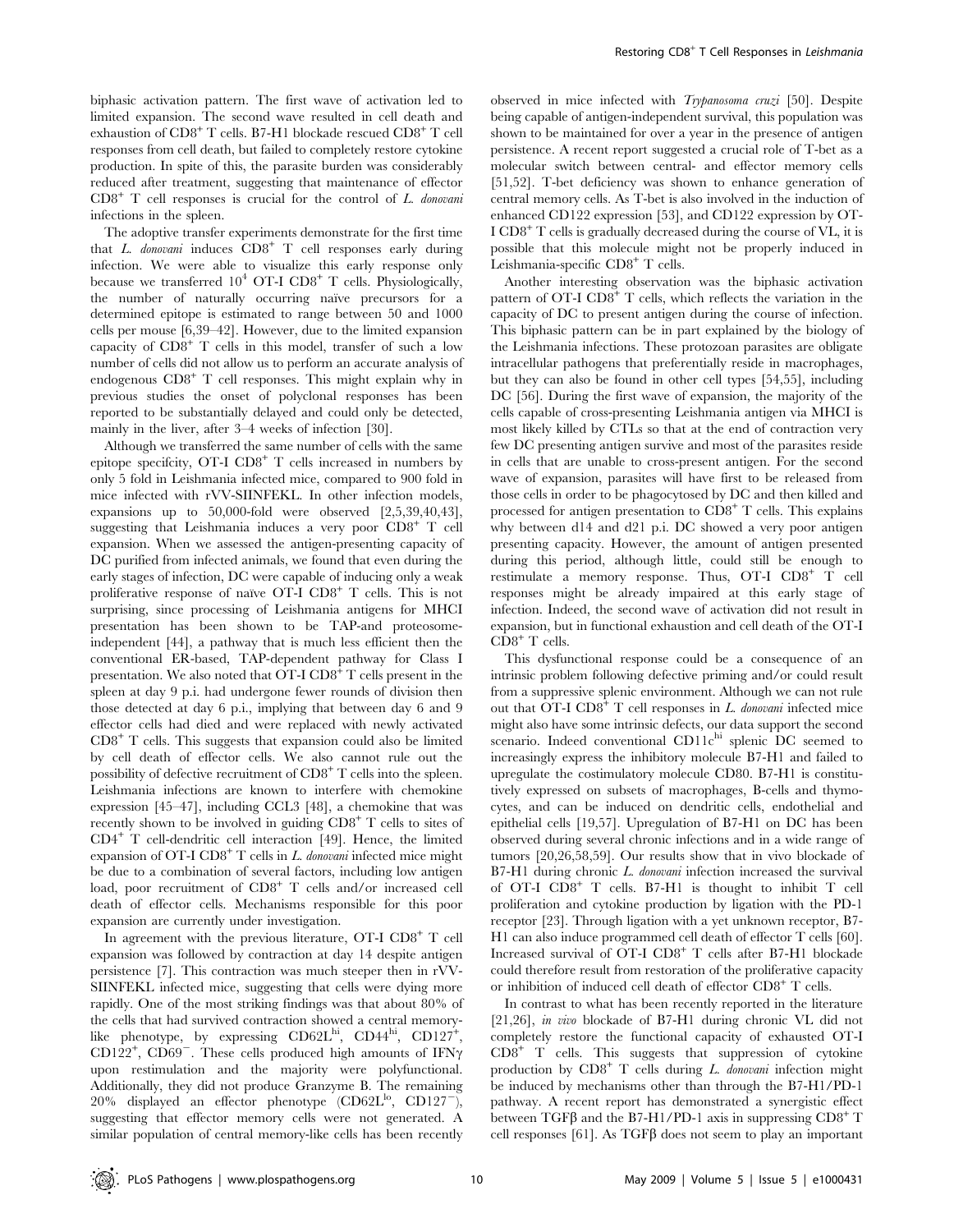role during chronic  $L$ . *donovani* infections  $[62]$ , the possibility that IL-10, which is elevated in both mouse and human VL [63–69], could synergistically act with the B7-H1/PD-1 axis, needs to be investigated. To our surprise, B7-H1 blockade resulted in significant decrease in the parasite burden even if it failed to fully restore IFN $\gamma$  production. While CD4<sup>+</sup> T cells are clearly an important source of IFN $\gamma$  in VL, recently we have shown that therapeutic intervention with antigen-specific  $CD8<sup>+</sup>$  T cells in chronically infected mice dramatically reduced the parasite burden [36], indicating that  $CD8<sup>+</sup>$  T cells might play a much more important role than previously thought. The current data reinforce these findings by showing that OT-I  $CDB^+$  T cells rescued from cell death by blocking B7-H1 or by superinfecting mice with rVV-SIINFEKL resulted in host protection. The mechanism of protection is not clear and might not merely rely on IFN $\gamma$  production, as only 20% of the OT-I CD8<sup>+</sup> T cells were producing low amounts of IFN $\gamma$  at d35 pi. Nonetheless, most of the cells were granzyme B positive and were degranulating upon restimulation, suggesting that they have retained their cytotoxic capacity. To date there is no evidence that  $CD8<sup>+</sup>$  T cells can mediate protection against L. donovani through their cytotoxic activity.

In summary, this study shows that restoration of dysfunctional  $CD8<sup>+</sup>$  T cell responses induced by chronic L. donovani infections results in disease control and host protection. This implies that targeting CD8<sup>+</sup> T cell responses by therapeutic vaccination could be beneficial against chronic L. donovani infections. Moreover, these findings might provide insights into the development of novel strategies for therapeutic vaccination or other interventions aimed at inducing CD8<sup>+</sup> T cell responses, which might circumvent and/ or neutralize the immunosuppressive environment of the spleen.

#### Materials and Methods

# Mice, parasites, and virus

 $C57BL/6-Tg(OT-I)$ -RAG1<sup>tm1Mom</sup> mice were purchased from Taconic; B6-Ly5.2 congenic mice were obtained from The National Cancer Institute (Frederick, MD, USA), and B6.129S7-  $\mathit{Rag1}^{tmIMom}/J$  from The Jackson Laboratory. All mice were housed in the Johns Hopkins University animal facilities (Baltimore, MD) under specific pathogen-free conditions and used at 6–8 weeks of age. All experiments were approved by the Animal Care and Use Committee of the Johns Hopkins University School of Medicine.

Ovalbumin-transgenic parasites were a gift from P.Kaye and D.F. Smith (University of York, UK) and were generated as previously described[36]. Wild type and ovalbumin transgenic Leishmania donovani (strain LV9) parasites were maintained by serial passage in B6.129S7-Rag1<sup>tm1Mom</sup>/J mice, and amastigotes were isolated from the spleens of infected animals. Mice were infected by injecting  $2\times10^7$  amastigotes intravenously via the lateral tail vein. Hepatic and splenic parasite burdens were determined either by limiting dilutions [31]or by examining methanol-fixed, Giemsa stained tissue impression smears[70]. Data are presented as number of parasites per spleen or as Leishman Donovan Units (LDU).

The recombinant vaccinia virus (rVV) encoding SIINFEKL (chicken ovalbumin 257–264) was a gift from F. Zavala (School of Public Health, JHU, Baltimore) [71]. Mice were infected intravenously or subcutaneously with  $2\times10^6$  pfu.

#### Adoptive transfer of OT-I cells

OT-I/RAG1 mice, transgenic for a T cell receptor specific for chicken ovalbumin 257–264 presented by the MHC class I molecule H-2 Kb, were used as  $T$  cell donors.  $CD8<sup>+</sup> T$  cells were

enriched from splenocytes of naïve OT-I/RAG1 animals using magnetic cell sorting (MACS), following manufacturers instructions (Miltenyi Biotech). Naïve  $CD8<sup>+</sup>$  T cells were then sorted to .98% purity using FACSVantage (Becton Dickinson) based on their expression of CD44 and CD62L. After sorting, cells were labelled with CFSE. Briefly, cells were resuspended at  $5\times10^7/\mathrm{ml}$ in PBS and incubated with  $2.5 \mu g/ml$  CFSE (Molecular Probes, USA) for 10 min. at  $37^{\circ}$ C. The reaction was stopped by addition of ice cold RPMI. Samples were then analyzed using a FACSDiva (Becton Dickinson) for CFSE uptake prior to adoptive transfer. Depending on the experiment,  $1\times10^4$  or  $5\times10^4$  cells were injected into the lateral tail vein of B6-Ly5.2 congenic mice. Animals were infected the day after with rVV-SIINFEKL and/or with wild type or ovalbumin-transgenic Leishmania donovani.

#### Superinfection with rVV-SIINFEKL

 $1\times10^4$  sorted naïve OT-I CD8<sup>+</sup> T cells were adoptively transferred into B6-Ly5.2 congenic mice prior to infection with  $2\times10^7$  ovalbumin expressing L. donovani amastigotes. At day 32pi mice were superinfected subcutaneously at the base of the tail with  $2\times10^6$  PFU of Vaccinia Virus (VV) or with recombinant VV expressing the SIINFEKL peptide (rVV-SIINFEKL). Animals were sacrificed at d2, d6 and d9 after infection with rVV-SIINFEKL.

#### Flow cytometry

 $\overline{OT-I}$  CD8<sup>+</sup> T cells were identified by staining splenocytes, lymphnode cells and hepatic mononuclear cells with biotinylated anti-CD45.2 antibody followed by PerCP-streptavidin (BD Biosciences). The following antibodies were used to further characterize the OT-I response: APC-conjugated anti-CD44 and anti-CD8, PE-conjugated anti-CD62L, anti-CD69, anti-CD122, anti-CD127 (all obtained from BD Biosciences), and anti-PD-1 (eBioscience). Splenocytes were also stained with APC-conjugated anti-CD11c, FITC-conjugated anti-MHCII, PE-conjugated anti-CD86, PE-Cy5.5 conjugated anti-CD80, and biotinylated anti-B7H1 and anti-CD40, followed by PerCP-conjugated streptavidin (all purchased by BD Biosciences). For all surface markers, cells were directly stained following standard protocols. For intracellular staining, splenocytes were stimulated with the SIINFEKL peptide for 4 hours in the presence of Brefeldin A and then stained with biotinylated anti-CD45.2, followed by PerCP-conjugated strepavidin. After fixation, cells were permeabilized and stained with anti-Granzyme B (Invitrogen) or APC-conjugated anti-INF $\gamma$ (BD Biosciences), PE-conjugated anti IL-2 (BD Biosciences), and PE-Cy7-conjugated anti-TNF $\alpha$  (eBioscience). Cells were also stained with PE-conjugated anti-CD107 (eBioscience) following the protocol described by Betts et al. [72].

Flowcytometric analysis was performed with a LSRII (Becton Dickinson). One to two millions cells per sample were acquired and analysed with the FACSDiva or with CellQuest software.

#### In vitro OT-I proliferation assay

Spleen of naïve and ovalbumin-transgenic  $L$ . donovani infected mice were digested with 0.4 mg/ml collagenase D for 30 minutes at room temperature. Conventional  $CD11c<sup>hi</sup>$  dendritic cells were then enriched by MACS using CD11c microbeads (purity 80–  $85\%$ ).

Dendritic cells were seeded at a concentration of  $2\times10^4$  cells/ well in a 96 wells plate.

After negative selection with anti-CD11c microbeads, CD8<sup>+</sup> T cells were purified from the spleen of naïve OT-I/RAG1 mice using magnetic cell sorting (Miltenyi Biotech) (85–90% purity). CD8<sup>+</sup> OT-I T cells were then labelled using a red fluorescent cell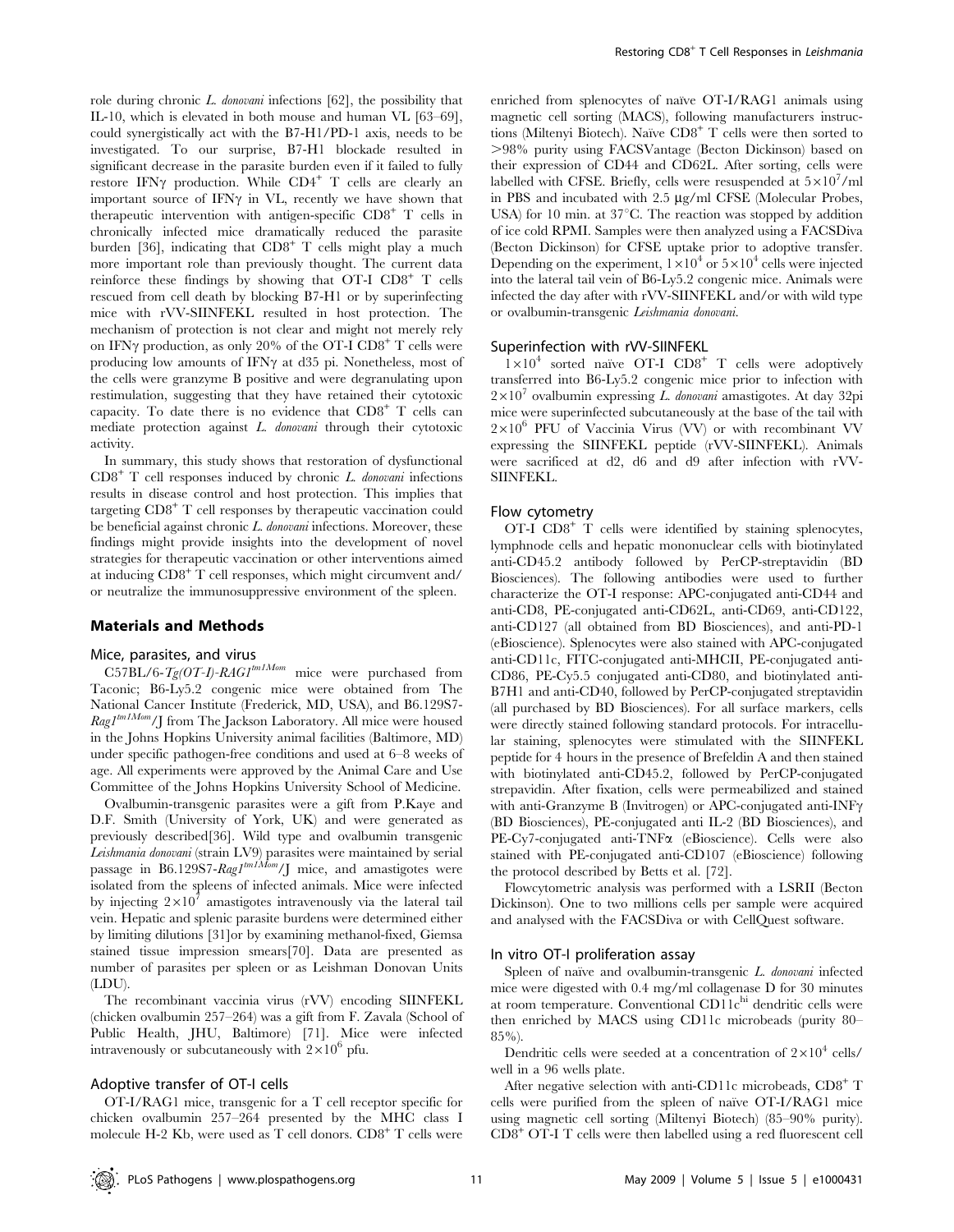linker PKH26 (Sigma) in order to track proliferation. They were then added to the ex-vivo purified dendritic cells at a concentration of 10<sup>5</sup>/well. 1 ng/ml of recombinant human IL-2 was also added to the wells. The proliferation of OT-I T cells was assessed 72 h later by flowcytometry using FACSDiva (BD Biosciences) and analysed with the FACSDiva software. Results are expressed as percentage of OT-I  $CDB^+$  T cells that have undergone one or more rounds of division. The percentage of cells that entered division when incubated with DCs from a naive animal was subtracted from this value.

# B7H-1 blockade

Antagonistic mouse B7-H1 monoclonal antibody (clone 10B5) was purified on a protein G column from the supernatant of the hybridoma cell line. The hybridoma cell line was a gift from L.Chen (Johns Hopkins University, School of Medicine, Baltimore). Hamster IgG (Sigma) was used as isotype control. Mice were treated every 4 days with  $100 \mu$ g of antibody i.p. The first treatment started at day 15 p.i. Before treatment, antibodies were tested for functionally relevant LPS contamination, by assaying their ability to synergize with  $IFN\gamma$  for the induction of inducible NO synthase [73]. No activity was detectable in such assays (sensitivity,1 ng/ml LPS; data not shown).

#### Statistical analysis

Results were analyzed using an unpaired Student *t*-test.  $P<0.05$ was considered significant. All experiments were repeated at least twice.

#### Supporting Information

Figure S1 Comparison of the splenic parasite burden in mice infected with PINK vs. LV9. Parasite numbers were determined by limiting dilutions.

Found at: doi:10.1371/journal.ppat.1000431.s001 (0.13 MB TIF)

Figure S2 Modulation of expression of cell surface markers CD62L, CD69, CD127, CD122 at indicated times pi. Representative plots for PINK (A) and rVV-SIINFEKL (B) infected mice. Found at: doi:10.1371/journal.ppat.1000431.s002 (1.35 MB TIF)

**Figure S3** (A) CFSE dilution of OT-I CD8<sup>+</sup> T cells on various times pi. OT-I  $CD8^+$  T cells were identified by gating on Ly5.2+  $CD8^+$  cells. (B) Average numbers $\pm$ se of OT-I CD8<sup>+</sup> T cells found in the liver at different time point of infection.

Found at: doi:10.1371/journal.ppat.1000431.s003 (0.35 MB TIF)

Figure S4 Cytokine production by adoptively transferred OT-I  $CD8<sup>+</sup>$  T-cells after infection with PINK (A) or rVV-SIINFEKL (B)

#### References

- 1. Heath WR, Carbone FR (2001) Cross-presentation, dendritic cells, tolerance and immunity. Annu Rev Immunol 19: 47–64.
- 2. Butz EA, Bevan MJ (1998) Massive expansion of antigen-specific CD8+ T cells during an acute virus infection. Immunity 8: 167–175.
- 3. Harty JT, Badovinac VP (2008) Shaping and reshaping CD8+ T cell memory. Nat Rev Immunol 8: 107–119.
- 4. Kaech SM, Wherry EJ, Ahmed R (2002) Effector and memory T cell differentiation: implications for vaccine development. Nat Rev Immunol 2: 251–262.
- 5. Murali-Krishna K, Altman JD, Suresh M, Sourdive DJ, Zajac AJ, et al. (1998) Counting antigen-specific CD8 T cells: a reevaluation of bystander activation during viral infection. Immunity 8: 177–187.
- 6. Badovinac VP, Haring JS, Harty JT (2007) Initial T cell receptor transgenic cell precursor frequency dictates critical aspects of the CD8(+) T cell response to infection. Immunity 26: 827–841.
- 7. Badovinac VP, Porter BB, Harty JT (2002) Programmed contraction of CD8(+) T cells after infection. Nat Immunol 3: 619–626.
- 8. Sprent J, Tough DF (2001) T cell death and memory. Science 293: 245–248.

on various time points pi. Cytokine production was assessed by ICS after 4 h stimulation with the SIINFEKL peptide. Representative plots for IL-2, IFNg, TNFa, and granzyme B stainigs are shown.

Found at: doi:10.1371/journal.ppat.1000431.s004 (1.37 MB TIF)

Figure S5 On indicated times pi, splenocytes were restimulated for 4 h with the SIINFEKL peptide and CD107a expression on cells was assessed. Representative plots for each time point are shown.

Found at: doi:10.1371/journal.ppat.1000431.s005 (0.17 MB TIF)

Figure S6 Congenic mice received 104 OT-I CD8<sup>+</sup> T cells prior to infection with  $2\times107$  PINK amastigotes. From day 15 pi on mice were treated biweekly with anti-B7-H1 antibodies. Animals were sacrificed at indicated times pi. (A) Modulation of CD62L and CD122 expression on OT-I  $CD8<sup>+</sup>$  T cells, identified by gating on Ly5.2+ CD8<sup>+</sup> cells. Mean percentages of cells expressing low/ intermediate levels of CD62L (left panel) and CD122 (right panel) are shown. (B) Splenocytes from ant-B7-H1 treated and isotype control treated mice were restimulated in vitro for 4 h with the SIINFEKL peptide and IFNg and TNFa were assessed by ICS. Graphs represent the percentage of  $\text{OT-I } \text{CD8}^+ \text{T}$  cells producing IFNg (left panel) and TNFa (right panel). All data represent mean $\pm$ se, n = 3. (C) C57BL/6 mice were infected with 2×107 LV9 amastigotes and treated biweekly from day 15 pi on with anti-B7-H1 antibodies. Mice were sacrificed at indicated time after infection. Graph represents the hepatic parasite burden expressed as LDU. All data represent mean $\pm$ se of one experiment, n = 5. Found at: doi:10.1371/journal.ppat.1000431.s006 (0.28 MB TIF)

Figure S7 Modulation of expression of CD62L, CD69, CD122, and CD127 after superinfection with VV and/or rVV-SIIN-FEKL. Representative plots for both groups at day 6 and 9 after challenge are shown.

Found at: doi:10.1371/journal.ppat.1000431.s007 (0.47 MB TIF)

# Acknowledgments

We thank Drs. Paul Kaye and Deborah Smith for the PINK parasites, Dr. Abhay Satoskar for the LV9 strain, Dr. Lieping Chen for the 10B5 hybridoma, and Dr. Fidel Zavala for VV and rVV-SIINFEKL. We also thank Dr. Victor Lewitsky for critical reading of the manuscript.

#### Author Contributions

Conceived and designed the experiments: TJ SS. Performed the experiments: TJ SR VP IAC SS. Analyzed the data: TJ SR SS. Contributed reagents/materials/analysis tools: IAC SS. Wrote the paper: SS.

- 9. Wherry EJ, Teichgraber V, Becker TC, Masopust D, Kaech SM, et al. (2003) Lineage relationship and protective immunity of memory CD8 T cell subsets. Nat Immunol 4: 225–234.
- 10. Precopio ML, Betts MR, Parrino J, Price DA, Gostick E, et al. (2007) Immunization with vaccinia virus induces polyfunctional and phenotypically distinctive CD8(+) T cell responses. J Exp Med 204: 1405–1416.
- 11. Sarkar S, Kalia V, Haining WN, Konieczny BT, Subramaniam S, et al. (2008) Functional and genomic profiling of effector CD8 T cell subsets with distinct memory fates. J Exp Med 205: 625–640.
- 12. Wherry EJ, Ha SJ, Kaech SM, Haining WN, Sarkar S, et al. (2007) Molecular signature of CD8+ T cell exhaustion during chronic viral infection. Immunity 27: 670–684.
- 13. Zajac AJ, Blattman JN, Murali-Krishna K, Sourdive DJ, Suresh M, et al. (1998) Viral immune evasion due to persistence of activated T cells without effector function. J Exp Med 188: 2205–2213.
- 14. Shin H, Wherry EJ (2007) CD8 T cell dysfunction during chronic viral infection. Curr Opin Immunol 19: 408–415.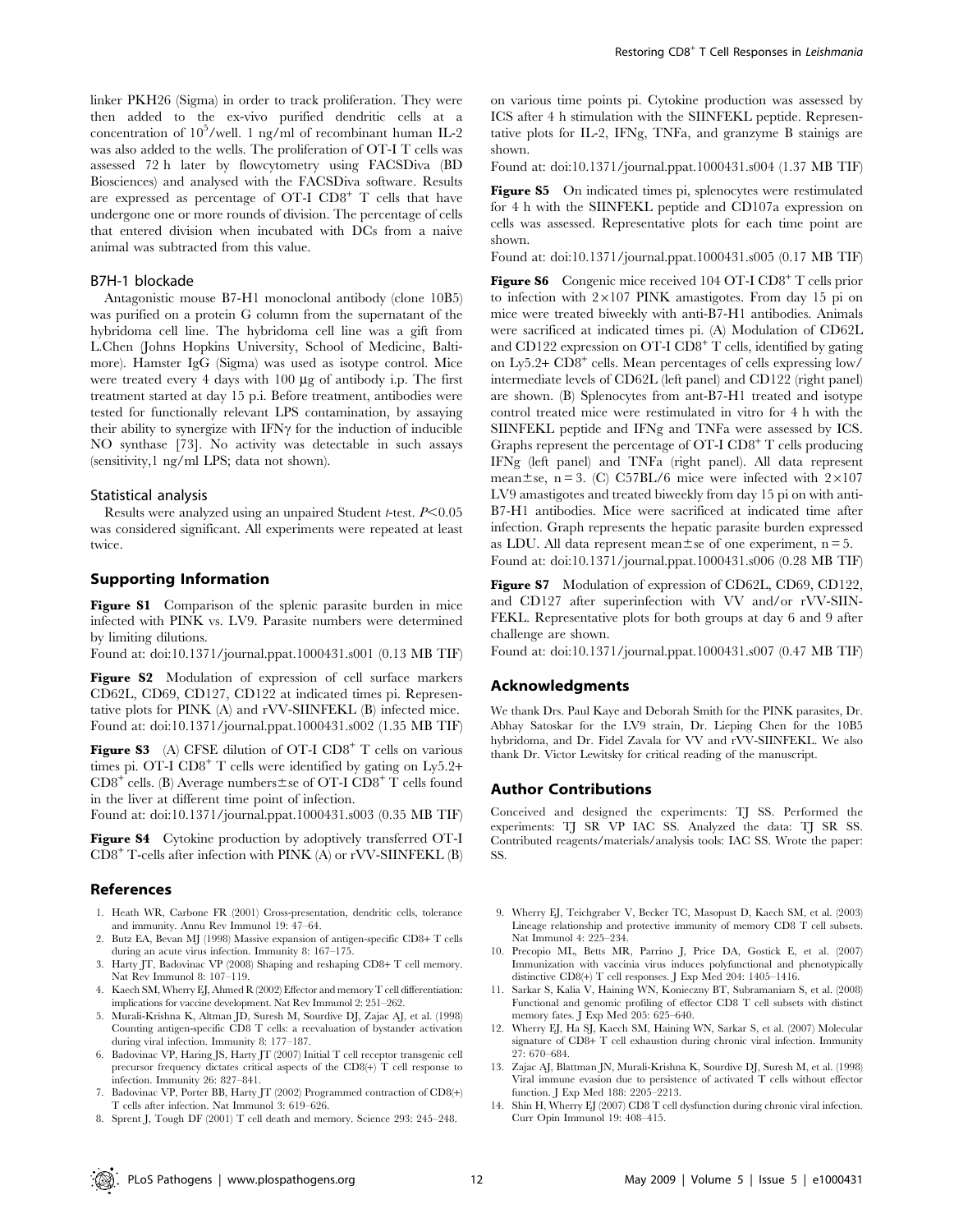- 15. Luu RA, Gurnani K, Dudani R, Kammara R, van Faassen H, et al. (2006) Delayed expansion and contraction of CD8+ T cell response during infection with virulent Salmonella typhimurium. J Immunol 177: 1516–1525.
- 16. Leavey JK, Tarleton RL (2003) Cutting edge: dysfunctional CD8+ T cells reside in nonlymphoid tissues during chronic Trypanosoma cruzi infection. J Immunol 170: 2264–2268.
- 17. Martin D, Tarleton R (2004) Generation, specificity, and function of CD8+ T cells in Trypanosoma cruzi infection. Immunol Rev 201: 304–317.
- 18. Gajewski TF, Meng Y, Blank C, Brown I, Kacha A, et al. (2006) Immune resistance orchestrated by the tumor microenvironment. Immunol Rev 213: 131–145.
- 19. Greenwald RJ, Freeman GJ, Sharpe AH (2005) The B7 family revisited. Annu Rev Immunol 23: 515–548.
- 20. Curiel TJ, Wei S, Dong H, Alvarez X, Cheng P, et al. (2003) Blockade of B7-H1 improves myeloid dendritic cell-mediated antitumor immunity. Nat Med 9: 562–567.
- 21. Barber DL, Wherry EJ, Masopust D, Zhu B, Allison JP, et al. (2006) Restoring function in exhausted CD8 T cells during chronic viral infection. Nature 439: 682–687.
- 22. Goldberg MV, Maris CH, Hipkiss EL, Flies AS, Zhen L, et al. (2007) Role of PD-1 and its ligand, B7-H1, in early fate decisions of CD8 T cells. Blood 110: 186–192.
- 23. Freeman GJ, Long AJ, Iwai Y, Bourque K, Chernova T, et al. (2000) Engagement of the PD-1 immunoinhibitory receptor by a novel B7 family member leads to negative regulation of lymphocyte activation. J Exp Med 192: 1027–1034.
- 24. Brown JA, Dorfman DM, Ma FR, Sullivan EL, Munoz O, et al. (2003) Blockade of programmed death-1 ligands on dendritic cells enhances T cell activation and cytokine production. J Immunol 170: 1257–1266.
- 25. Tsushima F, Yao S, Shin T, Flies A, Flies S, et al. (2007) Interaction between B7- H1 and PD-1 determines initiation and reversal of T cell anergy. Blood 110: 180–185.
- 26. Lukens JR, Cruise MW, Lassen MG, Hahn YS (2008) Blockade of PD-1/B7-H1 interaction restores effector CD8+ T cell responses in a hepatitis C virus core murine model. J Immunol 180: 4875–4884.
- 27. Kaye PM, Svensson M, Ato M, Maroof A, Polley R, et al. (2004) The immunopathology of experimental visceral leishmaniasis. Immunol Rev 201: 239–253.
- 28. Kaye PM, Cooke A, Lund T, Wattie M, Blackwell JM (1992) Altered course of visceral leishmaniasis in mice expressing transgenic I-E molecules. Eur J Immunol 22: 357–364.
- 29. Belkaid Y, Von Stebut E, Mendez S, Lira R, Caler E, et al. (2002) CD8+ T cells are required for primary immunity in C57BL/6 mice following low-dose, intradermal challenge with Leishmania major. J Immunol 168: 3992–4000.
- 30. Stern JJ, Oca MJ, Rubin BY, Anderson SL, Murray HW (1988) Role of L3T4+ and LyT-2+ cells in experimental visceral leishmaniasis. J Immunol 140: 3971–3977.
- 31. Ahmed S, Colmenares M, Soong L, Goldsmith-Pestana K, Munstermann L, et al. (2003) Intradermal infection model for pathogenesis and vaccine studies of murine visceral leishmaniasis. Infect Immun 71: 401–410.
- 32. Stager S, Alexander J, Kirby AC, Botto M, Rooijen NV, et al. (2003) Natural antibodies and complement are endogenous adjuvants for vaccine-induced CD8+ T cell responses. Nat Med 9: 1287–1292.
- 33. Gurunathan S, Sacks DL, Brown DR, Reiner SL, Charest H, et al. (1997) Vaccination with DNA encoding the immunodominant LACK parasite antigen confers protective immunity to mice infected with Leishmania major. J Exp Med 186: 1137–1147.
- 34. Basu R, Bhaumik S, Haldar AK, Naskar K, De T, et al. (2007) Hybrid cell vaccination resolves Leishmania donovani infection by eliciting a strong CD8+ cytotoxic T-lymphocyte response with concomitant suppression of interleukin-10 (IL-10) but not IL-4 or IL-13. Infect Immun 75: 5956–5966.
- 35. Colmenares M, Kima PE, Samoff E, Soong L, McMahon-Pratt D (2003) Perforin and gamma interferon are critical CD8+ T cell-mediated responses in vaccine-induced immunity against Leishmania amazonensis infection. Infect Immun 71: 3172–3182.
- 36. Polley R, Stager S, Prickett S, Maroof A, Zubairi S, et al. (2006) Adoptive immunotherapy against experimental visceral leishmaniasis with CD8+ T cells requires the presence of cognate antigen. Infect Immun 74: 773–776.
- 37. Sancho D, Gomez M, Sanchez-Madrid F (2005) CD69 is an immunoregulatory molecule induced following activation. Trends Immunol 26: 136–140.
- 38. Agnellini P, Wolint P, Rehr M, Cahenzli J, Karrer U, et al. (2007) Impaired NFAT nuclear translocation results in split exhaustion of virus-specific CD8+ T cell functions during chronic viral infection. Proc Natl Acad Sci U S A 104: 4565–4570.
- 39. Obar JJ, Khanna KM, Lefrancois L (2008) Endogenous naive CD8+ T cell precursor frequency regulates primary and memory responses to infection. Immunity 28: 859–869.
- 40. Blattman JN, Antia R, Sourdive DJ, Wang X, Kaech SM, et al. (2002) Estimating the precursor frequency of naive antigen-specific CD8 T cells. J Exp Med 195: 657–664.
- 41. Kedzierska K, Day EB, Pi J, Heard SB, Doherty PC, et al. (2006) Quantification of repertoire diversity of influenza-specific epitopes with predominant public or private TCR usage. J Immunol 177: 6705–6712.
- Restoring CD8<sup>+</sup> T Cell Responses in Leishmania
- 42. Casrouge A, Beaudoing E, Dalle S, Pannetier C, Kanellopoulos J, et al. (2000) Size estimate of the alpha beta TCR repertoire of naive mouse splenocytes. J Immunol 164: 5782–5787.
- 43. Busch DH, Pilip I, Pamer EG (1998) Evolution of a complex T cell receptor repertoire during primary and recall bacterial infection. J Exp Med 188: 61–70.
- 44. Bertholet S, Goldszmid R, Morrot A, Debrabant A, Afrin F, et al. (2006) Leishmania antigens are presented to CD8+ T cells by a transporter associated with antigen processing-independent pathway in vitro and in vivo. J Immunol 177: 3525–3533.
- 45. Gregory DJ, Olivier M (2005) Subversion of host cell signalling by the protozoan parasite Leishmania. Parasitology 130 (Suppl): S27–35.
- 46. Katzman SD, Fowell DJ (2008) Pathogen-imposed skewing of mouse chemokine and cytokine expression at the infected tissue site. J Clin Invest 118: 801–811.
- 47. Barbi J, Brombacher F, Satoskar AR (2008) T Cells from Leishmania majorsusceptible BALB/c mice have a defect in efficiently up-regulating CXCR3 upon activation. J Immunol 181: 4613–4620.
- 48. Steigerwald M, Moll H (2005) Leishmania major modulates chemokine and chemokine receptor expression by dendritic cells and affects their migratory capacity. Infect Immun 73: 2564–2567.
- 49. Castellino F, Huang AY, Altan-Bonnet G, Stoll S, Scheinecker C, et al. (2006) Chemokines enhance immunity by guiding naive CD8+ T cells to sites of CD4+ T cell-dendritic cell interaction. Nature 440: 890–895.
- 50. Bixby LM, Tarleton RL (2008) Stable CD8+ T cell memory during persistent Trypanosoma cruzi infection. J Immunol 181: 2644–2650.
- 51. Intlekofer AM, Takemoto N, Kao C, Banerjee A, Schambach F, et al. (2007) Requirement for T-bet in the aberrant differentiation of unhelped memory CD8+ T cells. J Exp Med 204: 2015–2021.
- 52. Joshi NS, Cui W, Chandele A, Lee HK, Urso DR, et al. (2007) Inflammation directs memory precursor and short-lived effector CD8(+) T cell fates via the graded expression of T-bet transcription factor. Immunity 27: 281–295.
- 53. Intlekofer AM, Takemoto N, Wherry EJ, Longworth SA, Northrup JT, et al. (2005) Effector and memory CD8+ T cell fate coupled by T-bet and eomesodermin. Nat Immunol 6: 1236–1244.
- 54. Peters NC, Egen JG, Secundino N, Debrabant A, Kimblin N, et al. (2008) In vivo imaging reveals an essential role for neutrophils in leishmaniasis transmitted by sand flies. Science 321: 970–974.
- 55. Bogdan C, Donhauser N, Doring R, Rollinghoff M, Diefenbach A, et al. (2000) Fibroblasts as host cells in latent leishmaniosis. J Exp Med 191: 2121–2130.
- 56. Woelbing F, Kostka SL, Moelle K, Belkaid Y, Sunderkoetter C, et al. (2006) Uptake of Leishmania major by dendritic cells is mediated by Fcgamma receptors and facilitates acquisition of protective immunity. J Exp Med 203: 177–188.
- 57. Chen L (2004) Co-inhibitory molecules of the B7-CD28 family in the control of T cell immunity. Nat Rev Immunol 4: 336–347.
- 58. Trabattoni D, Saresella M, Biasin M, Boasso A, Piacentini L, et al. (2003) B7-H1 is up-regulated in HIV infection and is a novel surrogate marker of disease progression. Blood 101: 2514–2520.
- 59. Chen L, Zhang Z, Chen W, Zhang Z, Li Y, et al. (2007) B7-H1 up-regulation on myeloid dendritic cells significantly suppresses T cell immune function in patients with chronic hepatitis B. J Immunol 178: 6634-6641.
- 60. Dong H, Strome SE, Salomao DR, Tamura H, Hirano F, et al. (2002) Tumorassociated B7-H1 promotes T cell apoptosis: a potential mechanism of immune evasion. Nat Med 8: 793–800.
- 61. Wei S, Shreiner AB, Takeshita N, Chen L, Zou W, et al. (2008) Tumor-induced immune suppression of in vivo effector T cell priming is mediated by the B7-H1/ PD-1 axis and transforming growth factor beta. Cancer Res 68: 5432–5438.
- 62. Zubairi S, Sanos SL, Hill S, Kaye PM (2004) Immunotherapy with OX40L-Fc or anti-CTLA-4 enhances local tissue responses and killing of Leishmania donovani. Eur J Immunol 34: 1433–1440.
- 63. Salhi A, Rodrigues V Jr, Santoro F, Dessein H, Romano A, et al. (2008) Immunological and genetic evidence for a crucial role of IL-10 in cutaneous lesions in humans infected with Leishmania braziliensis. J Immunol 180: 6139–6148.
- 64. Nylen S, Maurya R, Eidsmo L, Manandhar KD, Sundar S, et al. (2007) Splenic accumulation of IL-10 mRNA in T cells distinct from CD4+CD25+ (Foxp3) regulatory T cells in human visceral leishmaniasis. J Exp Med 204: 805–817.
- 65. Murray HW, Lu CM, Mauze S, Freeman S, Moreira AL, et al. (2002) Interleukin-10 (IL-10) in experimental visceral leishmaniasis and IL-10 receptor blockade as immunotherapy. Infect Immun 70: 6284–6293.
- 66. Murphy ML, Wille U, Villegas EN, Hunter CA, Farrell JP (2001) IL-10 mediates susceptibility to Leishmania donovani infection. Eur J Immunol 31: 2848–2856.
- 67. Maroof A, Beattie L, Zubairi S, Svensson M, Stager S, et al. (2008) Posttranscriptional regulation of il10 gene expression allows natural killer cells to express immunoregulatory function. Immunity 29: 295–305.
- 68. Karp CL, el-Safi SH, Wynn TA, Satti MM, Kordofani AM, et al. (1993) In vivo cytokine profiles in patients with kala-azar. Marked elevation of both interleukin-10 and interferon-gamma. J Clin Invest 91: 1644–1648.
- 69. Ghalib HW, Piuvezam MR, Skeiky YA, Siddig M, Hashim FA, et al. (1993) Interleukin 10 production correlates with pathology in human Leishmania donovani infections. J Clin Invest 92: 324–329.
- 70. Stager S, Smith DF, Kaye PM (2000) Immunization with a recombinant stageregulated surface protein from Leishmania donovani induces protection against visceral leishmaniasis. J Immunol 165: 7064–7071.